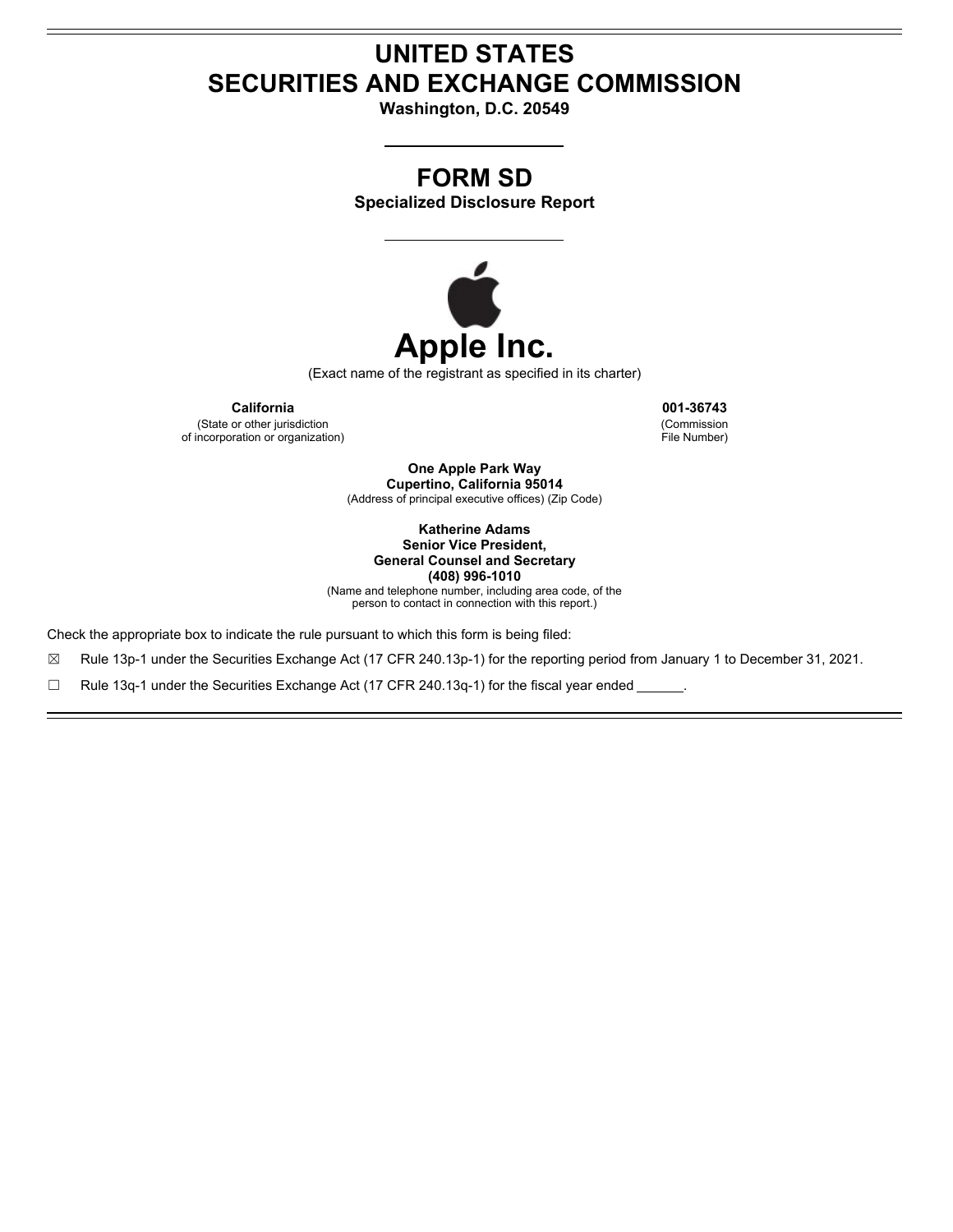#### **Section 1 – Conflict Minerals Disclosure**

#### **Items 1.01 and 1.02 Conflict Minerals Disclosure and Report, Exhibit**

#### **Conflict Minerals Disclosure**

Section 1 – Conflict Minerals Disclosure<br>Items 1.01 and 1.02 Conflict Minerals Disclosure and Report, Exhibit<br>Conflict Minerals Disclosure<br>A copy of Apple Inc.'s ("Apple's") Conflict Minerals Report for the reporting perio Exhibit 1.01 hereto and is publicly available at investor apple.com/sec-filings.

#### **Section 2 – Resource Extraction Issuer Disclosure**

#### **Item 2.01 Resource Extraction Issuer Disclosure and Report**

Not applicable.

**Section 3 – Exhibits**

#### **Item 3.01 Exhibits**

Exhibit 1.01 – Conflict Minerals Report for the reporting period January 1, 2021 to December 31, 2021.

\* \* \* \* \*

2

<sup>&</sup>lt;sup>\*</sup> The reference to Apple's website is provided for convenience only, and its contents are not incorporated by reference into this Form SD and the Conflict Minerals Report nor deemed filed with the U.S. Securities and Exchange Commission.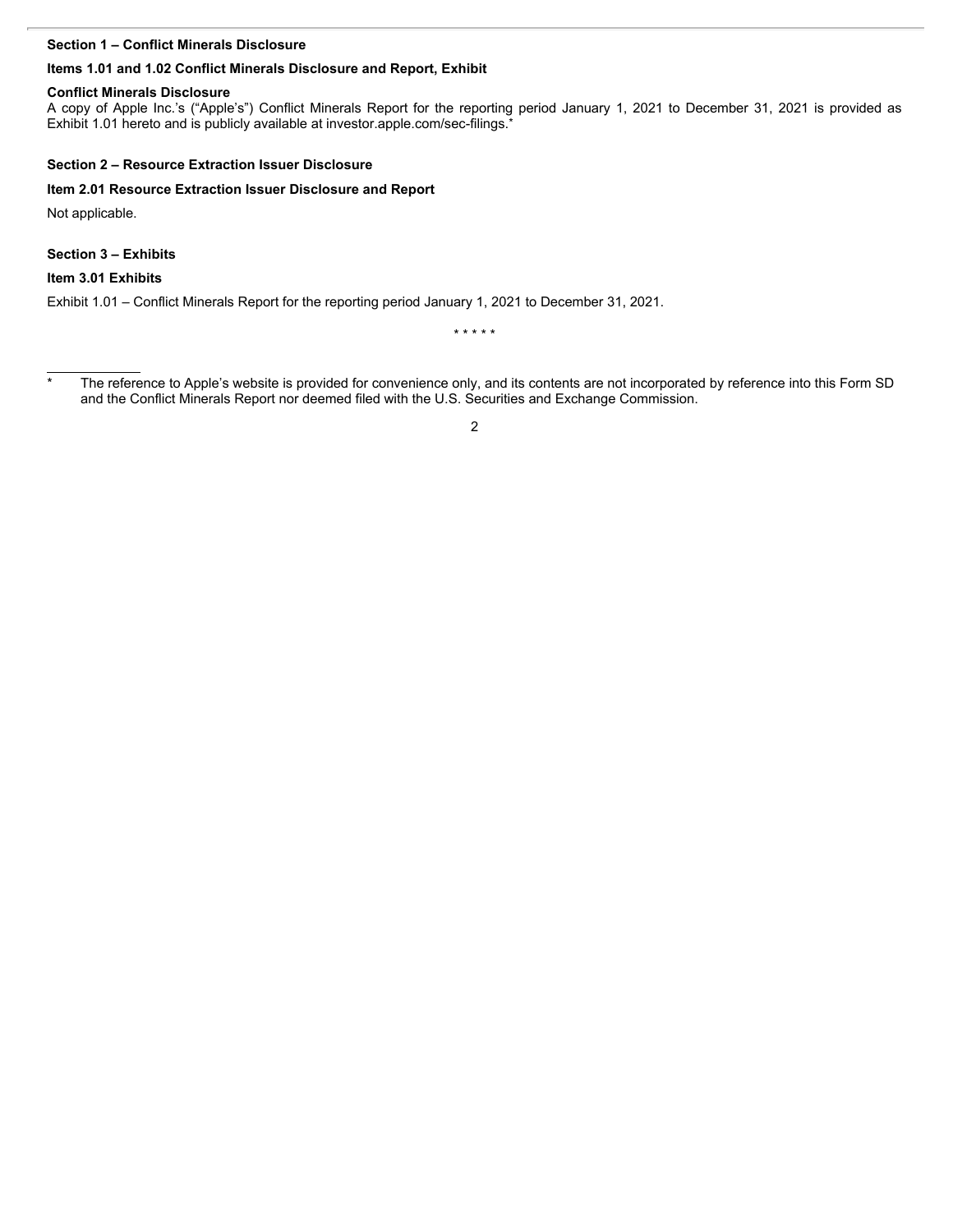#### **SIGNATURES**

Pursuant to the requirements of the Securities Exchange Act of 1934, the registrant has duly caused this report to be signed on its behalf by the duly authorized undersigned.

Apple Inc.

By: /s/ Katherine Adams Date: February 9, 2022

Katherine Adams Senior Vice President, General Counsel and Secretary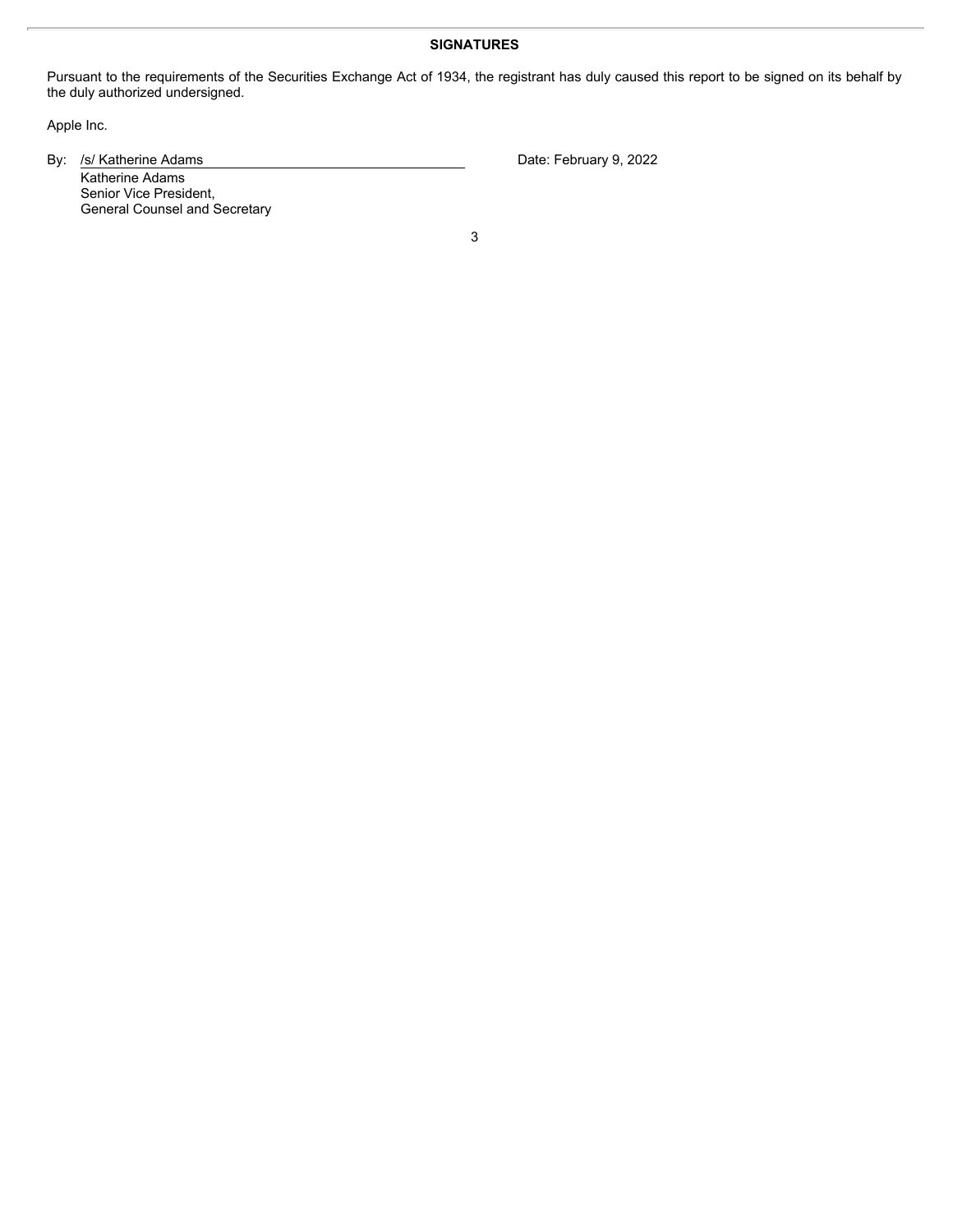## **Conflict Minerals Report 2021**

## **Summary of Apple's Commitment to Responsible Sourcing**

At Apple, our respect for human rights begins with our commitment to treating everyone with dignity and respect. Apple's Board of Directors has adopted a human rights policy—Our Commitment to Human Rights ("Human Rights Policy")—on behalf of Apple that governs how we treat everyone, including our customers, employees, business partners, and people at every level of our supply chain. In alignment with our Human Rights Policy, Apple works to protect the environment and to safeguard the well-being of the millions of people touched by our supply chain, from the mining level to the facilities where products are assembled. We are deeply committed to continually assessing our progress and building the lessons we learn into everything we do. We've embedded respect for human rights across our company—in the technology we make, in the way we make it, and in how we treat people. **Summary of Apple's Commitment to Responsible Sourcing**<br> **Summary of Apple's Commitment to Responsible Sourcing**<br>
At Apple. Survey and the furth of the minimization to train in the single revivore with diginity and respec

Apple does not directly purchase or procure primary sourced minerals from mine sites. We are, however, committed to both meeting and exceeding internationally-accepted due diligence standards for primary minerals and recycled materials packaging, and are committed to achieving carbon neutrality for our entire footprint by 2030—from our supply chain to the use of the products we make. Tin, tantalum, tungsten, and gold ("3TG") are among 14 materials prioritized in our initial efforts to transition to recycled and renewable materials, based on an evaluation of the environmental, social, and supply impacts of 45 mined elements and raw materials. The results of this evaluation and the related methodology behind these

Exhibit 1.01<br>
Summary of Apple's Commitment to Responsible Sourcing<br>
Al Apple our respect for themen rights begins with our commitment to teating everyone with dignity and respect. Apple's<br>
Board of Axedens to as adopted a responsibly, while working to improve conditions in and around mining communities, including in the Democratic Republic **Conflict Minerals Report 2021**<br> **Conflict Minerals Report 2021**<br>
At Apple, our respect for human rights begins with our commitment to treating everyone with dignity and respect. Apple's<br>
Board of Directors has adopted a h requirements and programs at many levels of the supply chain. Conducting human rights due diligence in alignment with the Organisation for Economic Co-operation and Development ("OECD") Due Diligence Guidance for Responsible Supply Chains of Minerals from Conflict-Affected and High-Risk Areas (2016) and related Supplements (the "OECD Due Diligence **Conflict Minerals Report 2021**<br>
But Apple, our respect for burnan rights begins with our commitment to treating everyone with dignity and respect. Apple's<br>
board of Dureculas its scolptosi a further application in a ginar **Summary of Apple's Comflict Minerals Report 2021**<br>
At Apple, our respect for human rights begins with our commitment to treating overyone with digitity and respect. Apple's<br>
Beard of Directos has adopted a human rights p program for recycled minerals. The Apple Supplier Code of Conduct ("Supplier Code"), which includes Apple's Supplier Responsibility Standard on the Responsible Sourcing of Materials ("Responsible Sourcing Standard"), requires suppliers, smelters, refiners, and recyclers in our supply chain to identify and assess a broad range of risks beyond conflict, including **Summary of Apple's Commitment to Responsible Sourcing**<br>At Apple, and response the human rights pleigy and we for commitment to the<br>single percepte with the plane and the state series with our Human Rights rights<br>pleight ( allegations linked to their smelters and refiners, and to participate in 3TG traceability and third party audit programs to address and mitigate identified risks.

<sup>&</sup>lt;sup>1</sup> Available at apple.com/environment/pdf/Apple\_Material\_Impact\_Profiles\_April2019.pdf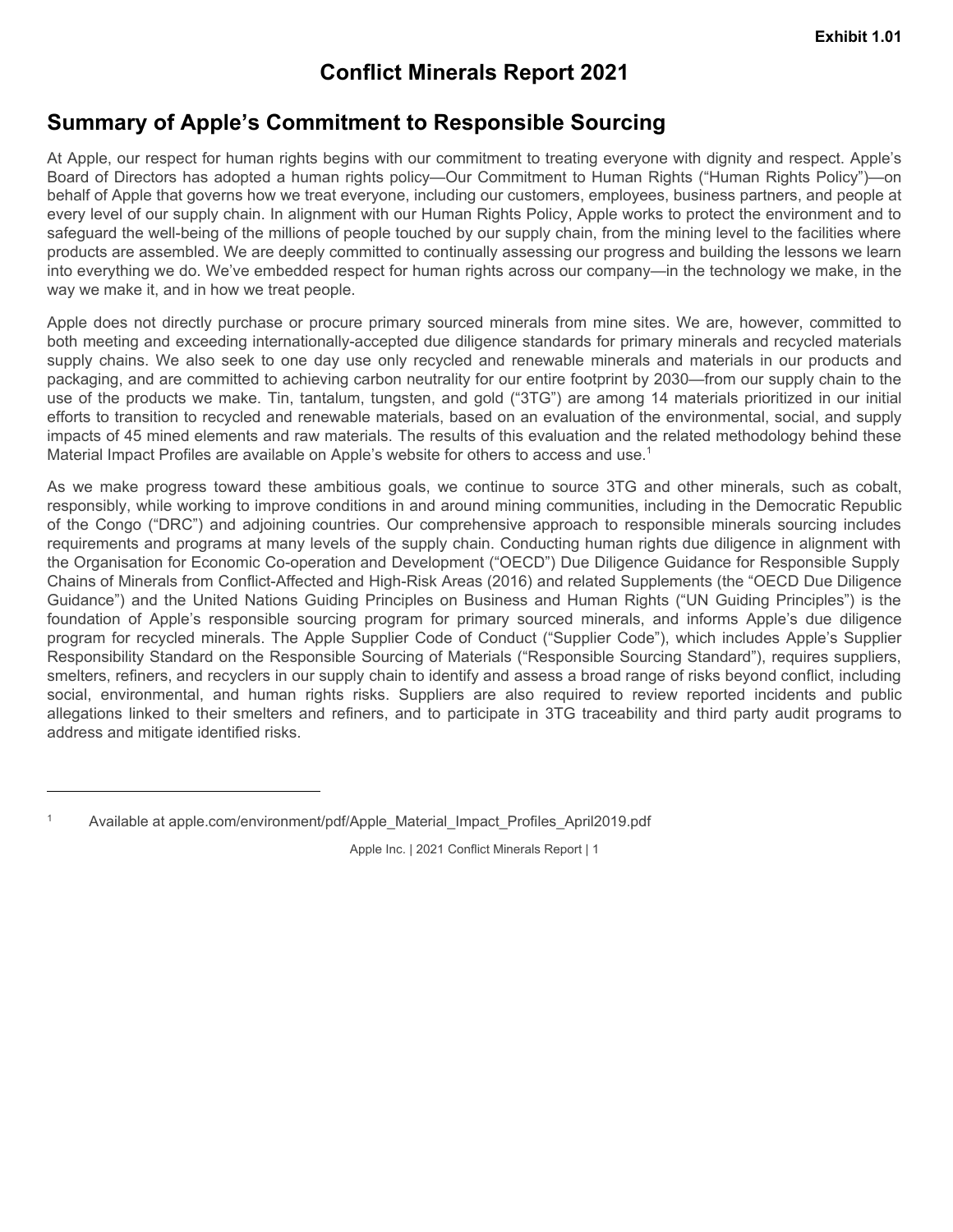communities in the DRC with resources and education on COVID-19 prevention measures.

Throughout the COVID-19 pandemic, we have continued our responsible sourcing activities, including by supporting<br>communities in the DRC with resources and education on COVID-19 prevention measures.<br>As of December 31, 2021— As of December 31, 2021—for the seventh straight year—100 percent of the identified smelters and refiners in our supply chain for all applicable Apple products manufactured during calendar year 2021 participated in an independent third party conflict minerals audit for 3TG. These audits encompassed the identified smelters and refiners that provide materials for HomePod mini®, iPod touch®, Apple Card®, and all Apple accessories.

Throughout the COVID-19 pandemic, we have continued our responsible sourcing activities, including by supporting<br>communities in the DRC with resources and education on COVID-19 prevention measures.<br>As of December 31, 2021— Since 2009, Apple has directed the removal of 163 3TG smelters and refiners from its supply chain (a total of 9 tantalum, 50 tin, 19 tungsten, and 85 gold smelters and refiners). In 2021, we removed 12 smelters and refiners from our supply chain, including those that were not willing to participate in or complete a third party audit, or that did not otherwise meet our requirements for the responsible sourcing of minerals. Of the 253 smelters and refiners of 3TG determined to be in our Throughout the COVID-19 pandemic, we have continued our responsible sourcing activities, including by supporting<br>communities in the DRC with resources and education on COVID-19 prevention measures.<br>As of December 31, 2021 sourced 3TG that directly or indirectly financed or benefited armed groups in the DRC or an adjoining country.

As we work to strengthen industry-wide due diligence programs operating in areas where 3TG minerals are sourced, we engage with and support a broad range of multistakeholder and community initiatives, including support for human rights Throughout the COVID-19 pandemic, we have continued our responsible sourcing activities, including by supporting<br>communities in the DRC with resources and education on COVID-19 prevention measures.<br>As of December 31, 2021 raise issues and report incidents at the mining level. Input from these stakeholders contributes to our robust due diligence Throughout the COVID-19 pandemic, we have continued our responsible sourcing activities, including by supporting<br>communities in the DRC with resources and education on COVID-19 prevention measures.<br>As of December 31, 2021 industry) should enhance their efforts to implement comprehensive due diligence programs, measure impact, and work together with, and support, local communities to improve conditions and drive economic and social development in mining areas, including in the African Great Lakes region.

The below chart summarizes the comprehensive set of tools we utilize to drive progress throughout our supply chain.<sup>2</sup>



<sup>2</sup> More information on Apple's Responsible Minerals Sourcing program is available at apple.com/supplier-responsibility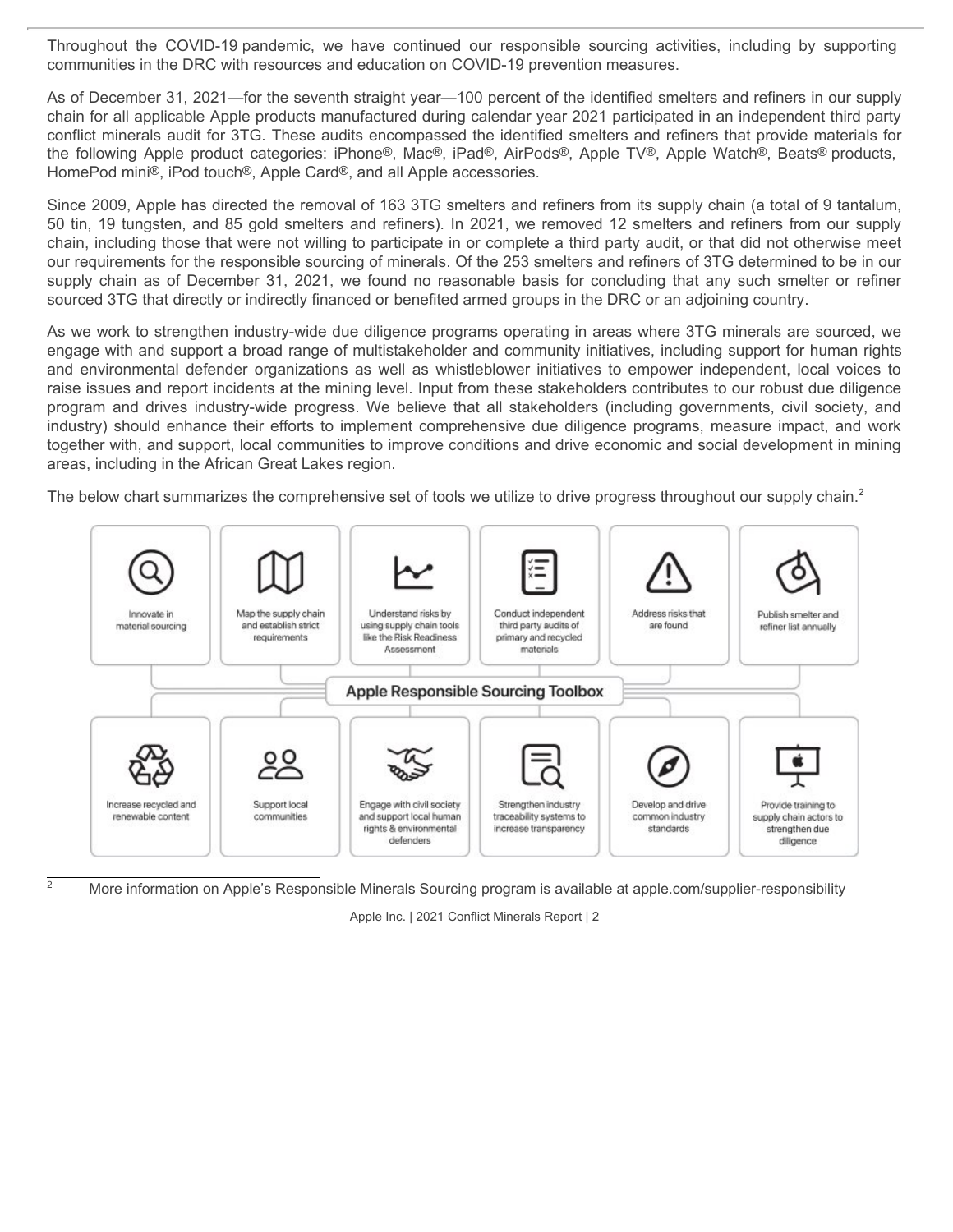## **OECD Step 1: Strong Company Management Systems**

systems overseeing its efforts for responsible sourcing of minerals.

**OECD Step 1: Strong Company Management Systems**<br>In alignment with Step 1 of the OECD Due Diligence Guidance, Apple has robust internal policies and management<br>systems overseeing its efforts for responsible sourcing of min Apple conducts business ethically, honestly, and in compliance with applicable laws and regulations. This applies to every business decision in every area of the company worldwide. Apple's Business Conduct Policy provides a standard guide for what is required of everyone at Apple. Apple expects its suppliers, contractors, consultants, and other business partners to follow the Business Conduct Policy's principles of honesty, respect, confidentiality, and compliance when providing goods **OECD Step 1: Strong Company Management Systems**<br>
In alignment with Step 1 of the OECD Due Diligence Guidance, Apple has robust internal policies and management<br>
systems overseeing its efforts for responsible sourcing of m everyone, from customers and teams to business partners and people at every level of its supply chain.

Apple's Board of Directors oversees our CEO and other senior management in the competent and ethical operation of Apple on a day-to-day basis. Apple's Audit and Finance Committee, consisting entirely of independent directors, assists Apple's Board of Directors in monitoring significant business risks, including operational and reputational risks.

Apple's Environment and Supply Chain Innovation ("ESCI") team, within Apple's Worldwide Operations group, has primary responsibility for upholding Apple's values across the global supply chain. The ESCI team coordinates efforts related to **OECD Step 1: Strong Company Management Systems**<br>The alignment with Step 1 of the OECD Due Dilignence Guidance, Apple has robust internal policies and management<br>Evidence Systems overseeing its efforts for responsible sour functions, including product design, manufacturing operations, environmental initiatives, procurement, legal, finance, and retail. The ESCI team also regularly reports to, and consults with, Apple's senior management to review progress and set ongoing strategies for our responsible sourcing and human rights programs.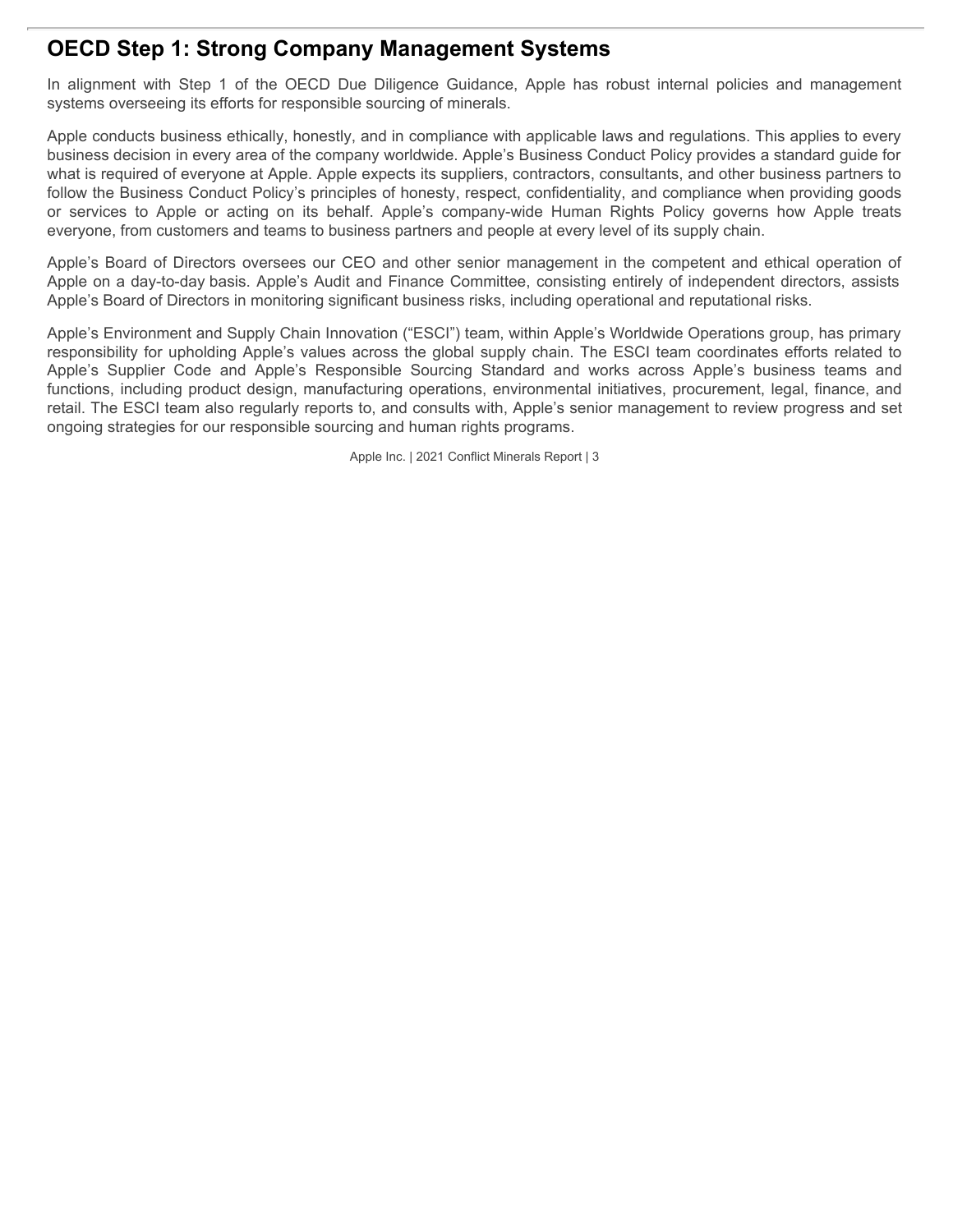### **Apple's Supplier Code of Conduct and Supplier Responsibility Standard on the Responsible Sourcing of Materials**

Apple's Supplier Code of Conduct and Supplier Responsibility Standard on the<br>Responsible Sourcing of Materials<br>Apple's Supplier Code, which includes Apple's Responsible Sourcing Standard, applies to all levels of Apple's s **Apple's Supplier Code of Conduct and Supplier Responsibility Standard on the Responsible Sourcing of Materials**<br>
Apple's Supplier Code, which includes Apple's Responsible Sourcing Standard, applies to all levels of Apple' **Apple's Supplier Code of Conduct and Supplier Responsibility Standard on the Responsible Sourcing of Materials<br>
Apple's Supplier Code, which includes Apple's Responsible Sourcing Standard, applies to all levels of Apple's** Guiding Principles, the International Labour Organisation's International Labour Standards, and the OECD Due Diligence Guidance. The Supplier Code outlines Apple's requirements for its suppliers in the areas of labor and human rights, health and safety, the environment, ethics, and management systems. The Responsible Sourcing Standard specifically outlines **Apple's Supplier Code of Conduct and Supplier Responsibility Standard on the Responsible Sourcing of Materials**<br>Apple's Supplier Code, which includes Apple's Responsible Sourcing Standard, applies to all levels of Apple's **Apple's Supplier Code of Conduct and Supplier Responsibility Standard on the Responsible Sourcing of Materials<br>
Responsible Sourcing of Materials<br>
Chaple's supplier Code, which includes Apple's Responsible Sourcing Standa** Sourcing Standard, is available in 15 languages. **Apple's Supplier Code of Conduct and Supplier Responsibility Standard on the Responsible Sourcing of Materials<br>
Apple's Supplier Code, which includes Apple's Responsible Sourcing Standard, applies to all levels of Apple's Apple's Supplier Code of Conduct and Supplier Responsibility Standard on the<br>
Responsible Sourcing of Materials<br>
Apple's suppliy<br>
Apple's suppliy<br>
Apple's suppliy<br>
Apple's suppliy coare, supliers, sub-apple's methanology Apple's Supplier Code of Conduct and Supplier Responsibility Standard on the Responsible Sourcing of Materials<br>Apple's supplier Code, which indudes Apple's Responsible Sourcing Standard, applies to all levels of Apple's s** 

Each year, we evaluate and strengthen our Supplier Code. We also annually analyze third-party sustainability standards and map those against risk criteria such as labor and human rights, health and safety, Indigenous Peoples' rights, and the environment. This analysis informs our understanding of which third-party sustainability standards align with our internal requirements and where we can strengthen our own standards.

### **Supplier Engagement**

suppliers throughout all levels of the supply chain. In this way, and through direct outreach by Apple to all 3TG smelters and refiners identified in its supply chain, Apple implements its requirement that smelters and refiners in its supply chain programs.

We communicate our 3TG sourcing requirements to our direct suppliers annually, and throughout the year we engage with suppliers using tailored communication and guidance. We provide annual 3TG due diligence training webinars to suppliers **Apple's Supplier Code of Conduct and Supplier Responsibility Standard on the Responsibile Sourcing of Materials<br>Apple's Supplier Code which includes Apple's Responsible Sourcing Standard, applies to all levels of Apple's Apple's Supplier Code of Conduct and Supplier Responsibility Standard on the Responsible Sourcing Shedara is the line of Apple's supply<br>Reple's Supplier Code which includes Apple's Responsible Sourcing Standard, applies t Apple's Supplier Code of Conduct and Supplier Responsibility Standard on the Responsible Supple's Suppley Suppley Code, which includes Apple's Responsible Sourcing Tstandard, applies to all lovels of Apple's supply<br>Apple' Responsible Sourchig of Materials**<br> **Responsible Sourchig modes apples Responsibe Sourcing Standard, applies to all levels of Apple's supply<br>contain, including trades, suppliers, sub-auppliers, mining companes, and operat** To concern the concerns or the concerns or the concerns or the concerns or detection positivities are are reviewed by Apple in the concerns or the concerns or the concerns or the concerns or the concerns or the concerns or Applier Engagement<br>
Applies. Suppliers, sub-uppliers, sub-uppliers, mining comparies, and operators of callection parts for Applies to the<br>
minimization space in Applie Tomations and is based on hidustop and in<br>hierals use supplied to Apple to ensure alignment with the OECD Due Diligence Guidance and our Supplier Code and Responsible Sourcing Standard. Additional information about these assessments is provided in Step 4 of this report. If we discover that our standards are not being met, we work collaboratively with suppliers to help them improve, in line with the OECD Due Diligence Guidance framework of progressive improvement.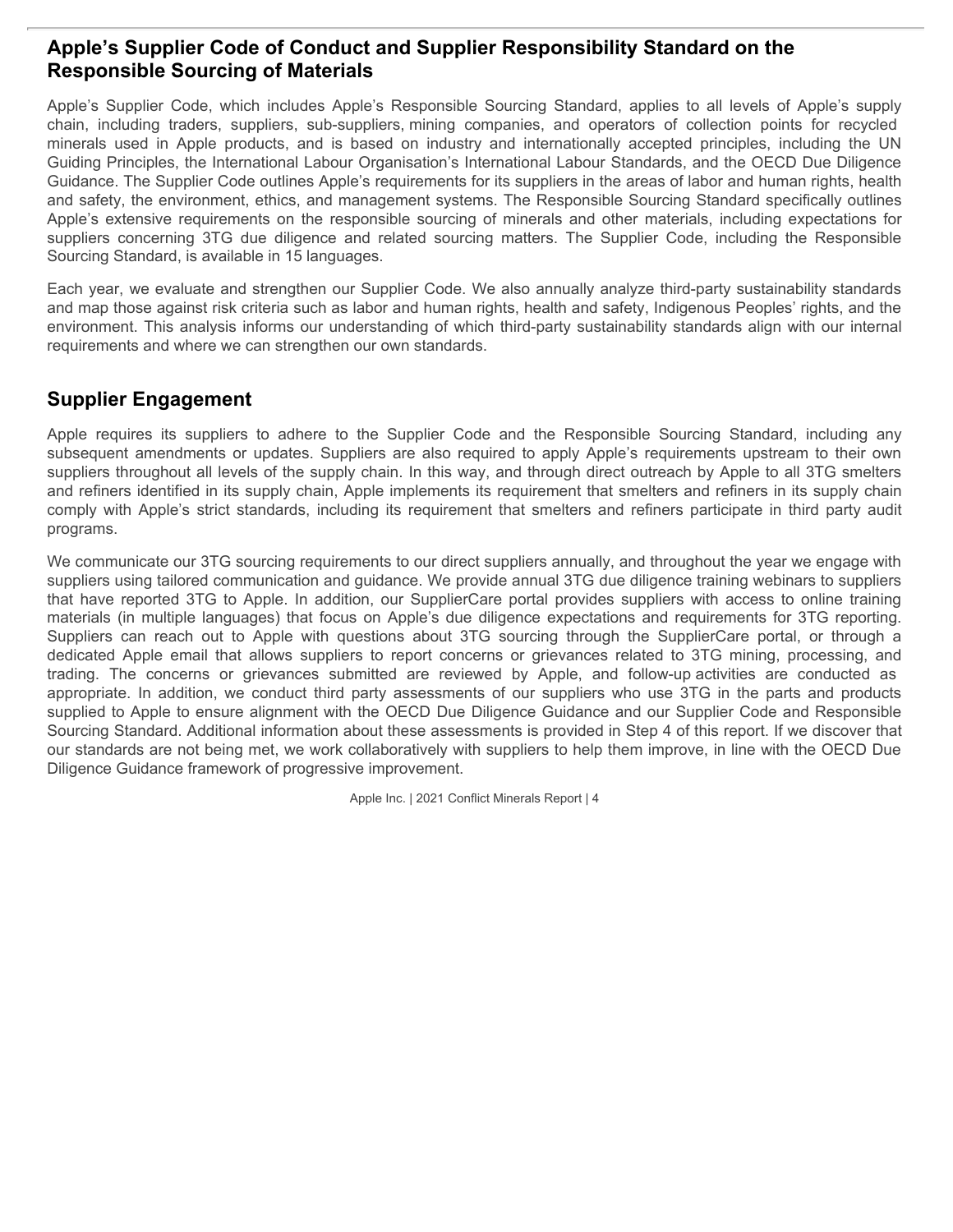#### **Industry and Stakeholder Engagement**

We are committed to working in collaboration with stakeholders beyond our own supply chain. As part of this commitment, we regularly engage with a broad range of civil society, industry, academic, and government stakeholders.

In 2021, we convened a meeting of human rights, environmental, and minerals experts—including representatives from discuss strategies for engaging industry and other stakeholders on innovative approaches to the responsible sourcing of recycled and primary sourced minerals in supply chains.

**Industry and Stakeholder Engagement**<br>We are committed to working in collaboration with stakeholders beyond our own supply chain. As part of this commitment,<br>we regularly engage with a broad range of civil society, industr Additionally, we continued to actively participate in multiple industry associations and multistakeholder initiatives, including serving on the board of the Responsible Business Alliance ("RBA"), the Steering Committee of the RBA's Responsible **Industry and Stakeholder Engagement**<br>We are committed to working in collaboration with stakeholders beyond our own supply chain. As part of this commitment,<br>we regularly engage with a broad range of civil society, industr ("PPA")—a multi-sector initiative supporting the ethical production, trade, and sourcing of minerals from the African Great Lakes region—and as members of the European Partnership for Responsible Minerals and the Responsible Artisanal Gold Solutions Forum. **Industry and Stakeholder Engagement**<br>We are committed to working in cliaboration with stakeholders beyond our own supply chain. As part of this commitment,<br>we regularly engage with a broad range of civil society, industry **Industry and Stakeholder Engagement**<br>We are committed to working in collaboration with stakeholders beyond our own supply chain. As part of this commitment,<br>we regularly engage with a broad range of civil society, industr **Industry and Stakeholder Engagement**<br>We are committed to verking in collaboration with stakeholders beyond our own supply chain. As part of this commitment,<br>we regularly engage with a broad range of churan rights, environ

sourcing framework for certain artisanally-mined minerals being co-developed by the RMI and other stakeholders, as well as the RMI's Environmental, Social, and Governance Standard and All Minerals Standard.

Rights, a public foundation that works with human rights organizations globally—as we work to incorporate learnings from human and environmental rights defender groups to further enhance our responsible sourcing initiatives.

### **Blockchain traceability**

Throughout 2021, we continued to use blockchain solutions for tracing 3TG and other minerals in the supply chain, while ensuring data privacy. Apple believes that blockchain solutions are a tool to support—but not replace—supply chain due consideration when utilizing new technologies such as blockchain. As the use of new technologies increases, our goal is to ensure that data captured contributes to positive impacts along the supply chain.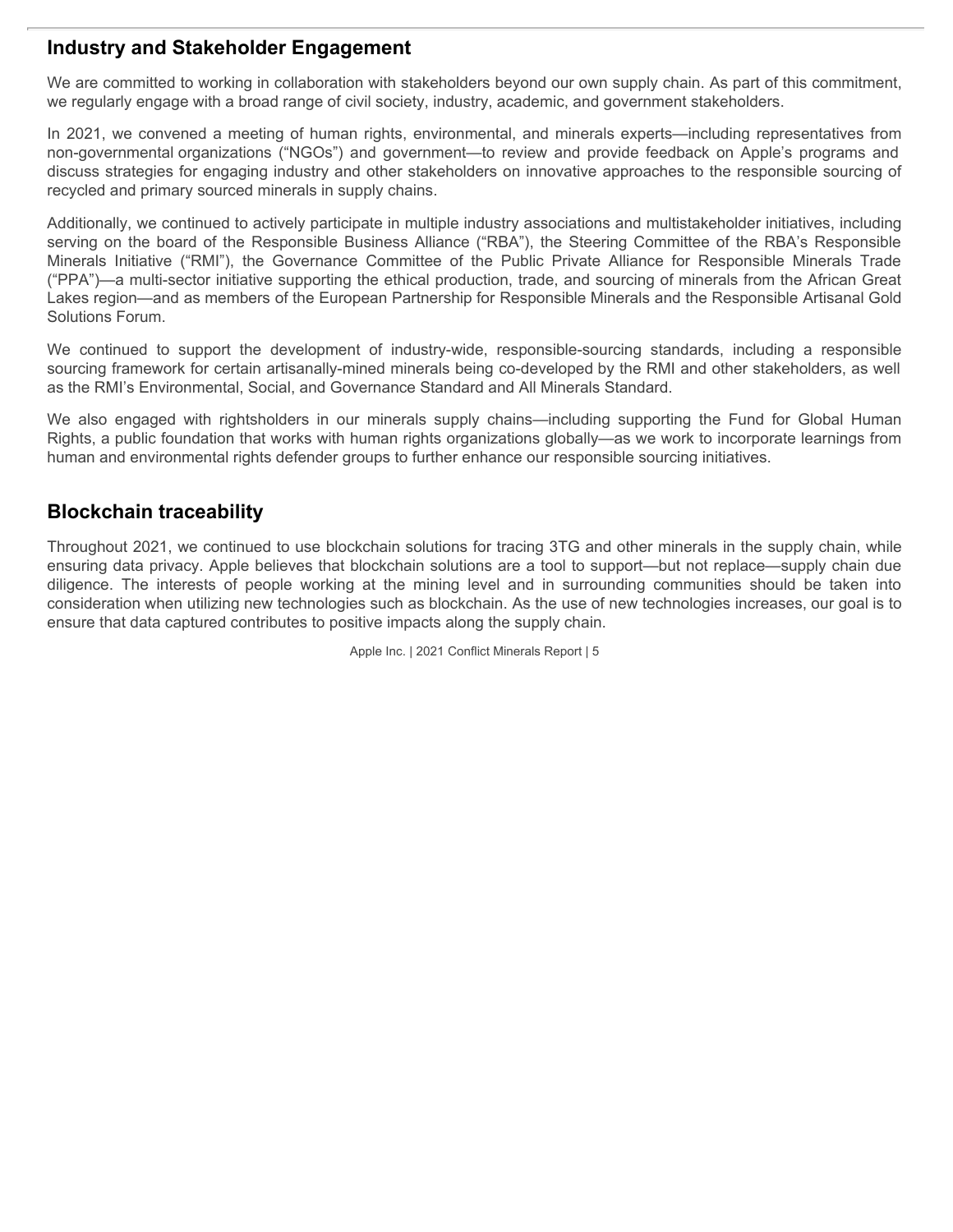### **OECD Step 2: Identification and Assessment of Risk in the Supply Chain**

**OECD Step 2: Identification and Assessment of Risk in the Supply Chain**<br>Consistent with Step 2 of the OECD Due Diligence Guidance, we continuously conduct risk identification on, and<br>assessments of, our supply chain. We w assessments of, our supply chain. We work at multiple levels in our supply chain to identify and assess risk, including requiring our suppliers that utilize 3TG to submit an industry-standard Conflict Minerals Reporting Template ("CMRT"). We **OECD Step 2: Identification and Assessment of Risk in the Supply Chain**<br>Consistent with Step 2 of the OECD Due Diligence Guidance, we continuously conduct risk identification on, and<br>assessments of, our supply chain. We w **OECD Step 2: Identification and Assessment of Risk in the Supply Chain**<br>Consistent with Step 2 of the OECD Due Diligence Guidance, we continuously conduct risk identification on, and<br>assessments of, our supply chain. We w suppliers are also required to inform Apple immediately if they identify certain high risks included in Annex II of the OECD Due Diligence Guidance, such as conflict or human rights risks associated with 3TG.

**OECD Step 2: Identification and Assessment of Risk in the Supply Chain**<br>Consistent with Step 2 of the OECD Due Diligence Guidance, we continuously conduct risk identification on, and<br>assessments of, our supply chain. We w **OECD Step 2: Identification and Assessment of Risk in the Supply Chain**<br>Consistent with Step 2 of the OECD Due Diligence Guidance, we continuously conduct risk identification on, and<br>assessments of, our supply chain. We w mining levels and to help strengthen industry auditing and certification bodies. The Risk Readiness Assessment ("RRA") developed by Apple in 2016 and widely adopted by industry via the RMI in 2018—continued to be utilized by downstream companies and upstream refiners and mining companies, with 366 RRAs completed as of December 31, 2021, compared **OECD Step 2: Identification and Assessment of Risk in the Supply Chain**<br>Consistent with Step 2 of the OECD Due Diligence Guidance, we continuously conduct risk identification on, and<br>assessements of, our suppliers that ut applied the RRA as part of its criteria to assess copper producers at 31 sites, an increase from 16 in 2020. Apple continues to use the RRA on a targeted basis through these industry platforms to assess risks in our global supply chain, with a particular focus on new smelters and refiners that enter our supply chain and on additional minerals beyond 3TG. **OECD Step 2: Identification and Assessment of Risk in the Supply Chain**<br>Consistent with Step 2 of the OECD Due Diligence Guidance, we continuously conduct risk identification on, and<br>assessments of, our supply chain. We w **OECD Stop 2: lehntification and Assessment of Risk in the Supply Chain<br>Consistent with Step 2 of the OECD Due Diligence Guidance, we continuously conduct risk identification on, and<br>assessments of, our supply chain. You w OECD Step 2: Identification and Assessment of Risk in the Supply Chain<br>Consistent with Step 2 of the OECD Due Diligence Guidance, we continuously conduct its identification on, and<br>assessments of, our supply bath. We work OECD Stop 2: Identification and Assessment of Risk in the Supply Chain<br>Consistent with Step 2 of the OECD bue Diagnne Guidance, we continuously conduct interdiction on, and<br>assessments of, our supply chain, wie work at i** OECD Step 2: Identification and Assessment of RIsk in the Supply Chain<br>
consistent with Step 2 of the OCCD Due Diligence Guidance, we continuously conduct itsit is experimented the<br>
assessments of, our supply chan. We wor Consider the Rick as part of the thermatic state in the United National organizations are a state of the United National organizations of the United Nations And the United Nations Group of Experts on the United Nations Gro

address grievances linked to minerals supply chains. Through the platform, NGOs, companies, and any member of the public can anonymously submit grievances related to risks outlined in Annex II of the OECD Due Diligence Guidance. A platform manager screens and conducts due diligence on the submitted grievances and provides a summary to member organizations via the platform website once a grievance is addressed and closed. This collaboration among stakeholders identified, addressed, and resolved.

### **Empowering Voices in Mining Communities**

outlined in Annex II of the OECD Due Diligence Guidance.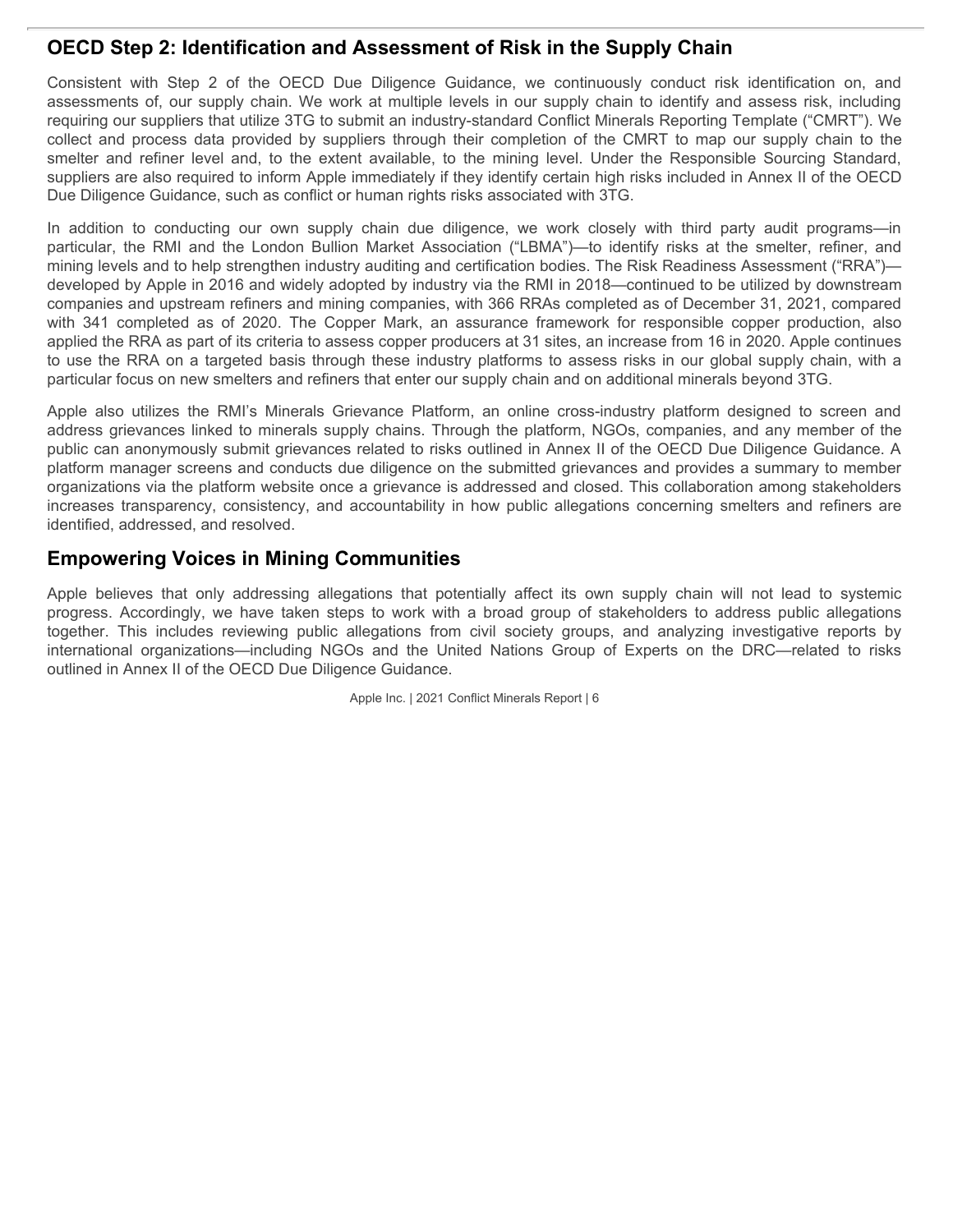Apple believes that empowering independent voices at the mining level is critical to identifying and assessing risks in the Apple believes that empowering independent voices at the mining level is critical to identifying and assessing risks in the 3TG supply chain. For the sixth consecutive year, Apple provided funding to the International Tin International Tin Supply Chain Initiative's ("ITSCI") whistleblowing mechanism in the DRC, which enables people in and around mining communities in seven provinces of the DRC to place anonymous voice calls, send SMS messages in local languages, and otherwise raise concerns related to mineral extraction, trade, handling, and exporting via local networks. In Apple believes that empowering independent voices at the mining level is critical to identifying and assessing risks in the 3TG supply chain. For the sixth consecutive year, Apple provided funding to the International Tin mechanism through radio campaigns in mining communities, distributing promotional material, and consulting with local civil society actors and other stakeholders. Apple believes that empowering independent voices at the mining level is critical to identifying and assessing risks in the first supply chain. For the sixth consecutive year, Apple provided funding to the international Ti Apple believes that empowering independent voices at the mining level is critical to identifying and assessing risks in the 3TG supply chain. For the sixth consecutive year, Apple provided funding to the International Tin

In 2021, we continued to support the Fund for Global Human Rights to support human rights, labor, and environmental defenders in the DRC. Groups supported by this partnership work on a range of issues, including the economic and social rights of mining communities, inclusive economic growth, judicial advocacy, environmental justice, the rule of law, as well as health, safety, and fair compensation for mining communities.

In 2021, Apple also continued to provide funding to Pact, an international development NGO, to deliver rights awareness training to miners, youth, and community officials in artisanal and small-scale mining ("ASM") communities in the DRC. These training sessions were designed to raise awareness on a range of human rights issues and were based in part on curriculum developed by the United Nations Children's Emergency Fund ("UNICEF"). Apple also provided funding to the RBA Foundation in support of Pact's fifth year of a vocational education program for youth living in mining communities in educational materials on symptoms and prevention measures.

## **OECD Step 3: Strategy to Respond to Identified Risks**

In alignment with Step 3 of the OECD Due Diligence Guidance, we implement our due diligence program and conduct supply chain analysis by leveraging information gained from independent research, engaging with civil society groups and rightsholders, analyzing third party audits, and working directly with smelters and refiners to respond to risks identified in our supply chain.

We closely monitor completion of third party audits and corrective action plans by the smelters and refiners in our supply chain. In the instances where smelters or refiners delay implementation of corrective action plans developed by third party audits, we leverage our downstream position, conducting applicable smelter or refiner outreach to reiterate the requirement for the smelter or refiner to complete and close the associated corrective action plan in order to remain in our supply chain.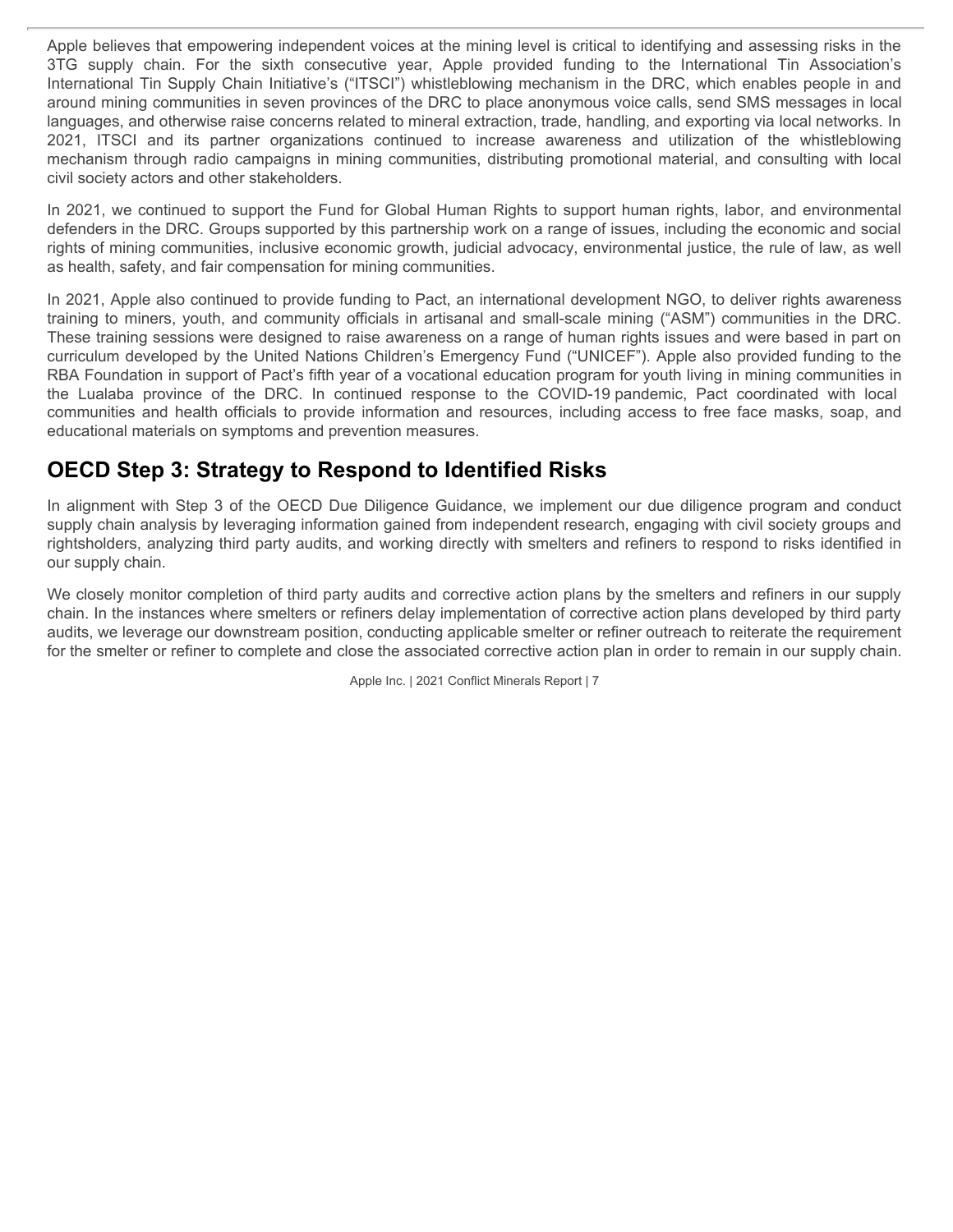If smelters or refiners are unable or unwilling to meet our standards, we take necessary actions, through our suppliers, to terminate the applicable business relationships. As of December 31, 2021, we found that all identified smelters and refiners If smelters or refiners are unable or unwilling to meet our standards, we take necessary actions, through our suppliers, to<br>terminate the applicable business relationships. As of December 31, 2021, we found that all identi If smelters or refiners are unable or unwilling to meet our standards, we take necessary actions, through our suppliers, to<br>terminate the applicable business relationships. As of December 31, 2021, we found that all identi including more than 80 gold refiners.





### **Upstream Due Diligence**

Each year, we analyze incident data provided by ITSCI and RCS Global Group's Better Mining program ("Better Mining"), across the African Great Lakes region. We work with these programs to help develop their incident review processes, and review and monitor incidents generated through their respective reporting systems, including reviewing corrective actions and confirming incidents are closed in accordance with the programs' criteria.

In 2021, we continued to review incidents and accompanying analysis reported by both ITSCI and Better Mining. As part of this process, we also reviewed reported incidents that directly or indirectly could have benefited or financed armed groups in the DRC or adjoining countries. In 2021, we found no reasonable basis for concluding that any of the reported incidents quantities through the supply chain continue to impede the traceability of any specific mineral shipment through the entire product manufacturing process.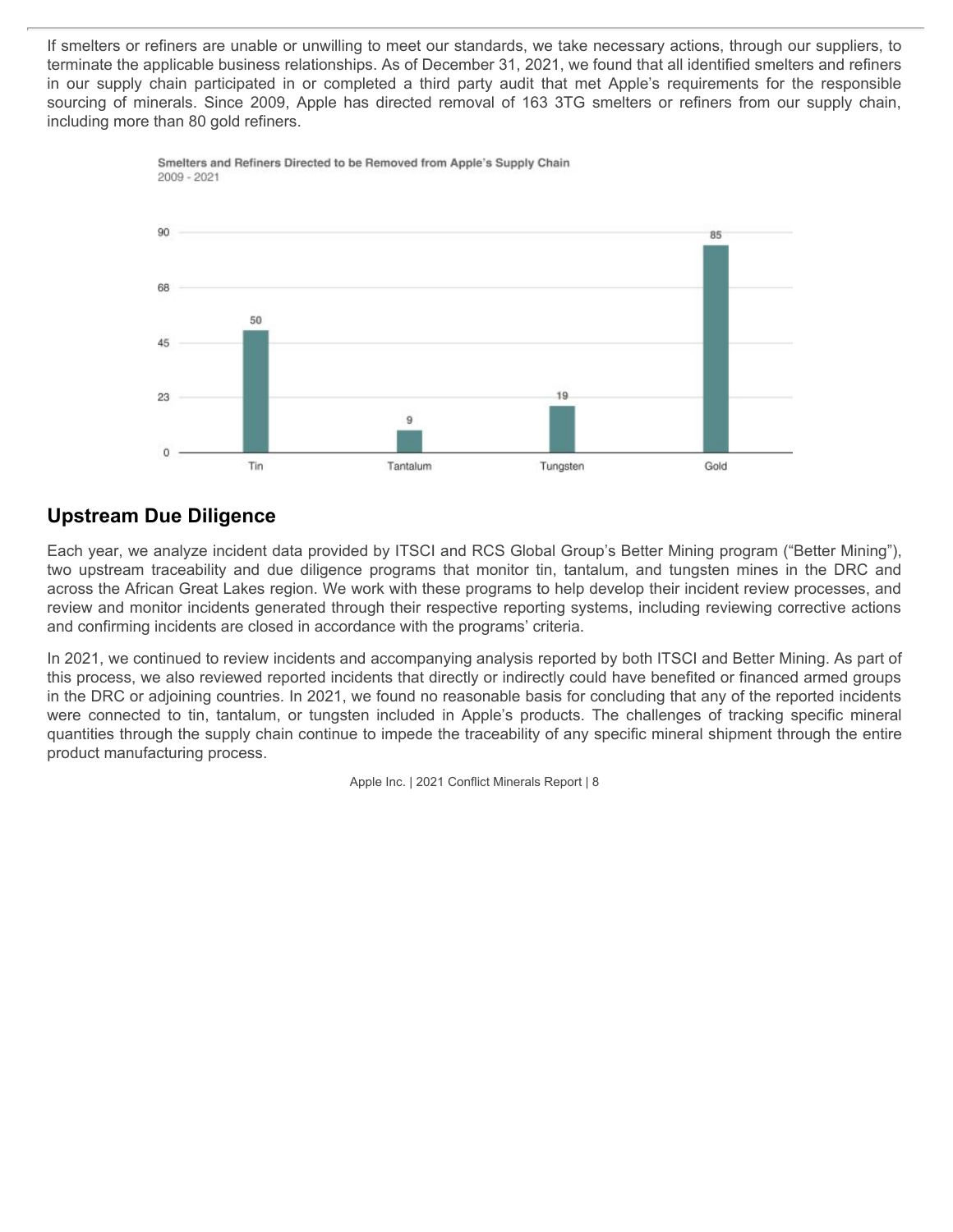### **Innovating Responsible Gold Sourcing**

While considerable progress has been made in identifying and addressing risks associated with tin, tantalum, and tungsten supply chains, Apple continues to address remaining challenges in the global gold supply chain through its due diligence program, which is aligned with the OECD Due Diligence Guidance Supplement on Gold and other sources, as well as through innovation. Apple is pioneering industry-leading traceability mechanisms for recycled materials to build a supply **Innovating Responsible Gold Sourcing**<br>While considerable progress has been made in identifying and addressing risks associated with tin, tantalum, and tungsten<br>supply chains, Apple continues to address remaining challenge product: the plating of the main logic board and the wire in the front and rear cameras for iPhone 13.

As part of our risk assessment and due diligence efforts, we designed and implemented systems that focus specifically on the gold supply chain. Apple accepts certification from the RMI's Responsible Minerals Assurance Process ("RMAP") and **Innovating Responsible Gold Sourcing**<br>While considerable progress has been made in identifying and addressing risks associated with tin, tantalum, and tungsten<br>supply chains, Apple continues to address remaining challenge transition to recycled and renewable materials in our products, and 100 percent of our recycled gold refiners are audited. In **Innovating Responsible Gold Sourcing**<br>While considerable progress has been mede in identifying and addressing risks associated with tin, tantalum, and tungsten<br>supply chains. Apple continues to address remaining challenge subsequently worked with suppliers to address such identified risks and challenges and to remove refiners as necessary.

In addition to conducting robust due diligence, Apple believes that innovative and data-driven solutions to sourcing help reduce risk and improve traceability. In 2021, we continued to fund and scale the Salmon Gold project with Tiffany & Co., **Innovating Responsible Gold Sourcing**<br>While considerable progress has been made in identifying and addressing risks associated with tin, tantalum, and tungsten<br>supply chains, Apple continues to address remaining challenge Peoples in remote regions of the Yukon, Alaska, and British Columbia to support a mining practice that helps restore rivers and streams so that salmon and other fish can thrive. Since RESOLVE first introduced the Salmon Gold project in 2017, the organization has connected local placer miners, environmentalists, and government agencies to mitigate the damage **Innovating Responsible Gold Sourcing**<br>While considerable progress has been made in identifying and addressing risks associated with tin, tantalum, and tungsten<br>supply chains, Apple comtinues to address remaining challenge supply chain using blockchain technology.

Further building on innovative approaches to gold sourcing globally, in 2021, we continued to work with the Massachusetts Institute of Technology's D-Lab Innovation Centers in Colombia. These Innovation Centers support training for local gold miners and community leaders to develop sustainable solutions to ASM challenges.

Apple believes that the lessons learned from these programs will help support further innovation across the supply chains of additional minerals.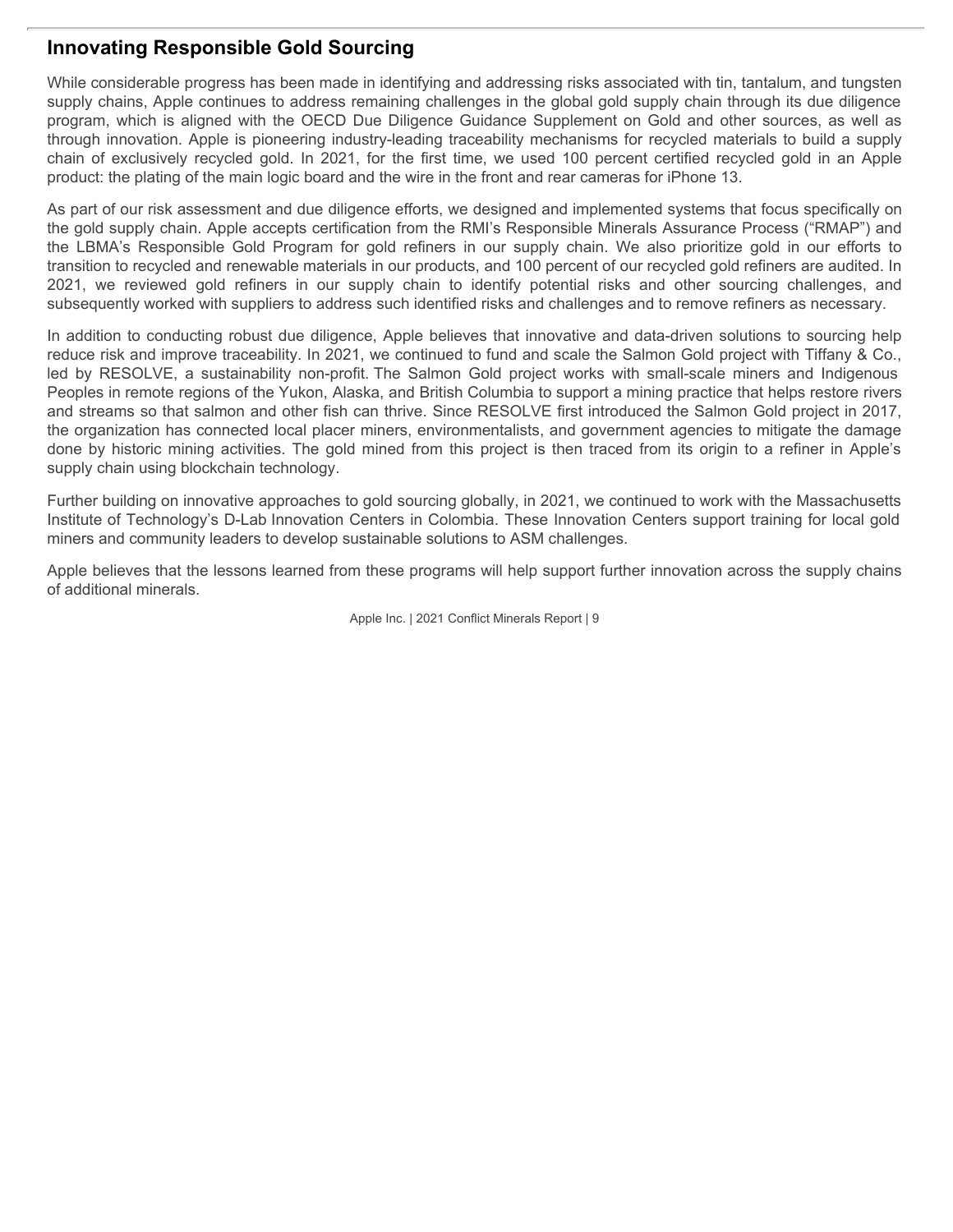## **OECD Step 4: Independent Third Party Audit of Supply Chain Due Diligence**

Apple believes third party audits remain foundational to robust due diligence systems. In particular, third party audits play a significant role in providing assurance that smelters and refiners have appropriate due diligence systems in place, while helping to ensure that operations and sourcing practices are aligned with the OECD Due Diligence Guidance, and do not support conflict, including in the DRC or adjoining countries. Since 2015, we have continued to reach a 100 percent rate of participation in third party audit programs by identified smelters and refiners in our supply chain.



In addition to smelter and refiner audit participation, in 2021 we continued to engage an independent audit firm to conduct specialized responsible sourcing audits of select suppliers in order to have a deeper review of their internal management systems and implementation of Apple's requirements related to 3TG and other minerals. These specialized audits continue Supplier Code and Responsible Sourcing Standard, and the supplier is required to correct any identified nonconformances actions typically range between 30 and 90 days. If a supplier is unwilling or unable to meet Apple's requirements, we will terminate applicable business relationships.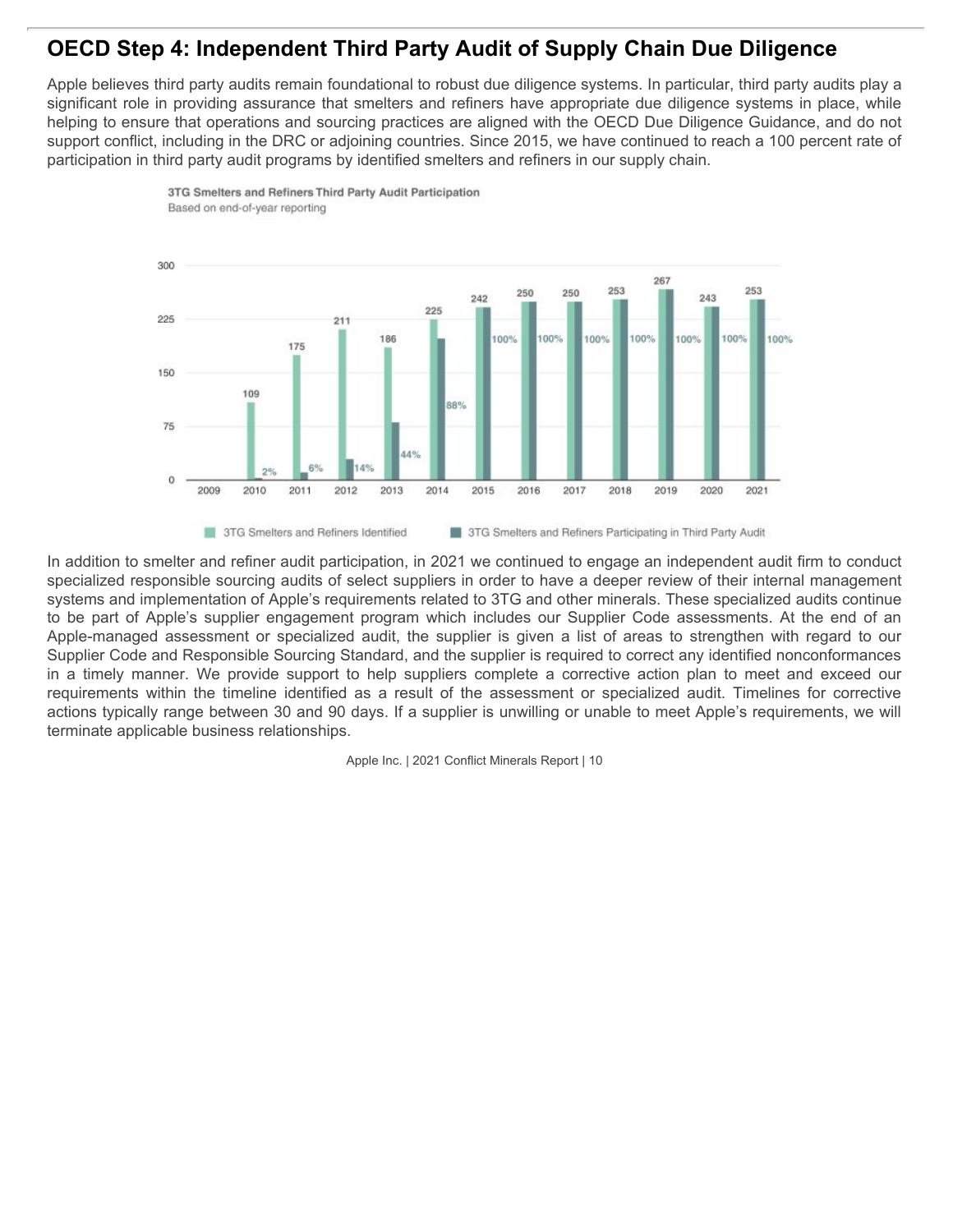### **Supporting Data and Research Development**

**Supporting Data and Research Development**<br>In addition to conducting independent assessments of our own supply chain, we continue to support a range of<br>multistakeholder-led research initiatives that contribute to broader l multistakeholder-led research initiatives that contribute to broader learnings on the impact of due diligence programs, and **Supporting Data and Research Development**<br>In addition to conducting independent assessments of our own supply chain, we continue to support a range of<br>multitstakeholder-led research initiatives that contribute to broader impacts of due diligence programs, in 2021 we continued to participate in PPA work groups to drive responsible sourcing **Supporting Data and Research Development**<br>In addition to conducting independent assessments of our own supply chain, we continue to support a range of<br>multiistakeholder-led research initiatives that contribute to broader understand and drive due diligence impacts, and leading a proposal selection process for the PPA to fund research on effective models for ASM cooperatives. We also supported research on opportunities for technology use in responsible **Supporting Data and Research Development**<br>In addition to conducting independent assessments of our own supply chain, we continue to support a range of<br>emultistakeholder-led research initiatives that contribute to broader evaluation framework, which was released in 2021. **Supporting Data and Research Development**<br>In addition to conducting independent assessments of our own supply chain, we continue to support a range of<br>multistakeholder-led research initiatives that contribute to broader l **Supporting Data and Research Development**<br>
In addition to conducting independent assessments of our own supply chain, we continue to support a range of<br>
multistate both conductions assessments of our own supply chain, we port a range of<br>the programs, and<br>the human rights<br>bonsible sourcing<br>ely using data to<br>fund research on<br>se in responsible<br>is monitoring and<br>ork based on the<br>related activities<br>ur support for the<br>oly chains.<br>nes for Victims

We continued to provide funding to the independent non-profit organization IMPACT, to digitize a framework based on the United Nations Sustainable Development Goals which aims to harmonize how the impact of supply chain-related activities on socioeconomic and environmental well-being in ASM communities is measured. And we continued our support for the Working Capital Fund to invest in scalable innovations in technological solutions for more transparent supply chains.

In 2021, the International Organization for Migration ("IOM") continued to utilize the Remediation Guidelines for Victims of program in additional countries.

# **OECD Step 5: Report on Supply Chain Due Diligence**

Apple reports annually on its due diligence requirements through its Conflict Minerals Report filed with the U.S. Securities and Exchange Commission. Apple also publishes a list of all identified 3TG, cobalt, and lithium smelters and refiners in its supply chain, 100 percent of which participated in third party audits as of December 31, 2021, and publishes its Supplier publish the following<sup>4</sup>: :

- Environmental, Social, and Governance Report
- People and Environment in our Supply Chain Report
- Environmental Progress Report
- Product Environmental Reports
- Material Impact Profiles
- Statement on Efforts to Combat Human Slavery and Trafficking

<sup>&</sup>lt;sup>3</sup> All referenced reports can be found at apple.com/supplier-responsibility All referenced reports can be found via the following links: apple.com/supplier-responsibility apple.com/environment investor.apple.com/esg

Apple Inc. | 2021 Conflict Minerals Report | 11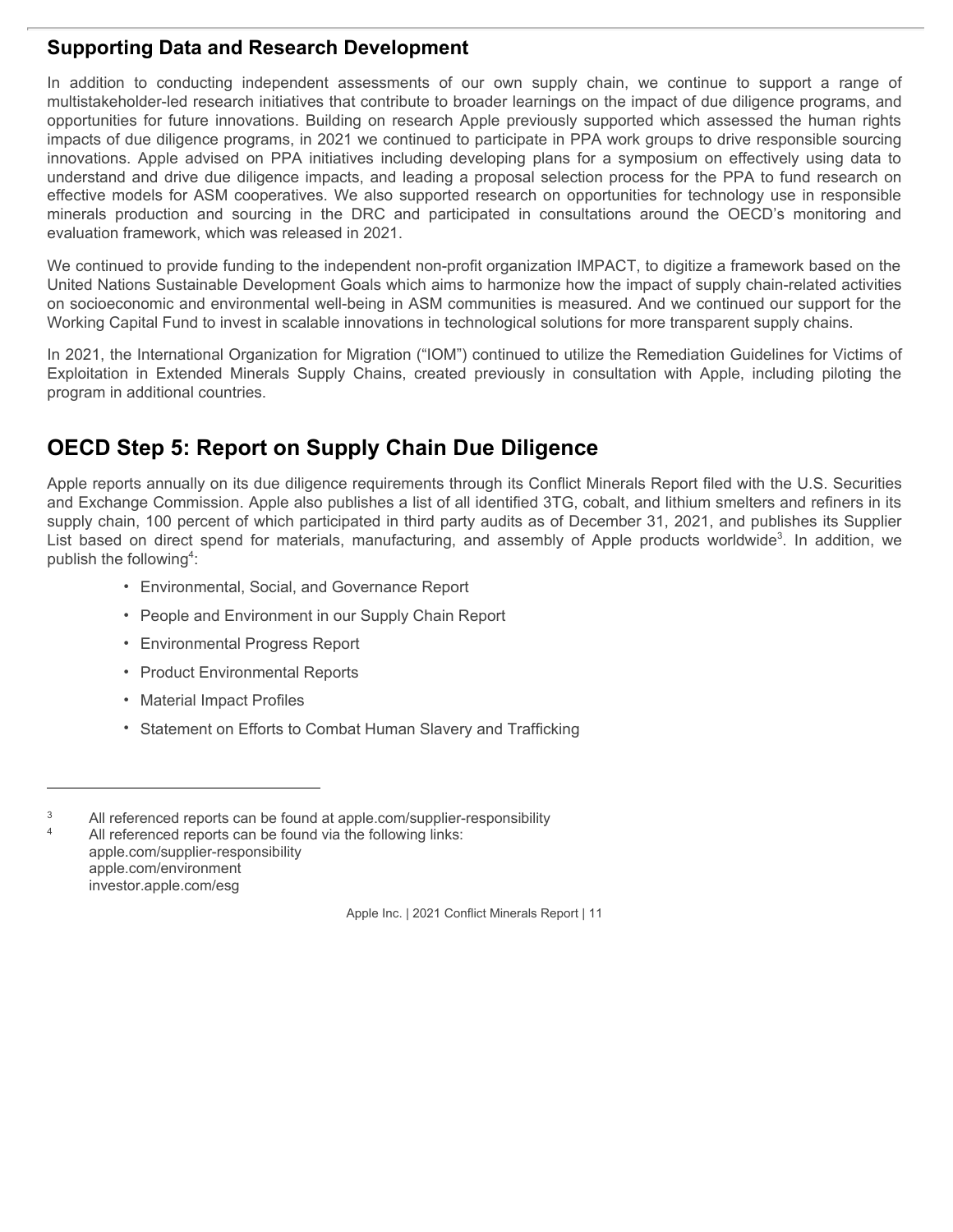## **Determination**

As of December 31, 2021, based on our due diligence efforts, including the information provided by our suppliers, Apple believes that the smelters and refiners listed in Annex I were used to process 3TG in our products at some point during 2021. Through our smelter and refiner identification and validation process, we have identified a total of 265 smelters and refiners that processed 3TG in our supply chain during 2021. Of these 265 smelters and refiners: **ination**<br>• 12 were removed including the information provided by our suppliers, Apple<br>• at the smelters and refiners listed in Annex I were used to process 3TG in our products at some point during<br>• ugh our smelter and re

- participating in a third party audit program; were not willing to participate in or complete a third party audit within given timelines; exceeded third party audit corrective action plan timelines; or failed to meet Apple's Supplier Code, Responsible Sourcing Standard, or 3TG mineral requirements.
- 253 remained in Apple's 3TG supply chain as of December 31, 2021.

Based on the information provided by our suppliers, smelters, and refiners, as well as from third party audit programs, Apple believes that the 3TG contained in our products originated from the countries listed in Annex II, as well as from recycled and scrap sources. Apple's reasonable country of origin inquiry is based on third party audit information and, to the extent the information has not been made available through audit programs, via the collection of additional information by Apple using other sources such as the United States of America Geological Survey. To the extent reasonably possible, we have documented the country of origin of identified smelters and refiners based on information received through the **Determination**<br>As of December 31, 2021, based on our due diligence efforts, including the information provided by our suppliers. Apple<br>believes that the smelters and refiners listed in Annex I were used to process 3TG in **Determination**<br>
As of December 31, 2021, based on our due diligence efforts, including the information provided by our suppliers. Apple<br>
believes that the smellers and refiners listed in Annex I were used to process, we h smelters and refiners ceased operations before completing a third party audit. Therefore, Apple does not have sufficient information to conclusively determine the countries of origin of the 3TG in all of our products. **Determination**<br>As of December 31, 2021, based on our due diligence efforts, including the information provided by our suppliers. Apple<br>Belleves that the smelters and refinere listed in Annexi were listed to process 3TG in **Determination**<br>As of December 31, 2021, based on our due diligence efforts, including the information provided by our suppliers. Apple<br>believes that the smelters and refiners listed in America, tween uses and concess 30 c **Determination**<br>As of December 31, 2021, based on our due diligence efforts, including the information provided by our suppliers, Apple<br>batilevale that the smelters and refines listed in Amnos I ware used to precess 3TG in

Of all 253 smelters and refiners of 3TG determined to be in our supply chain as of December 31, 2021, Apple found no directly sourcing from the DRC or an adjoining country, of which 100 percent continued to participate in a third party audit as of December 31, 2021 which involves a review of the traceability of the smelter's or the refiner's 3TG, as well as a refiners indirectly sourcing from the DRC or adjoining countries by acquiring 3TG from these 30 smelters and refiners.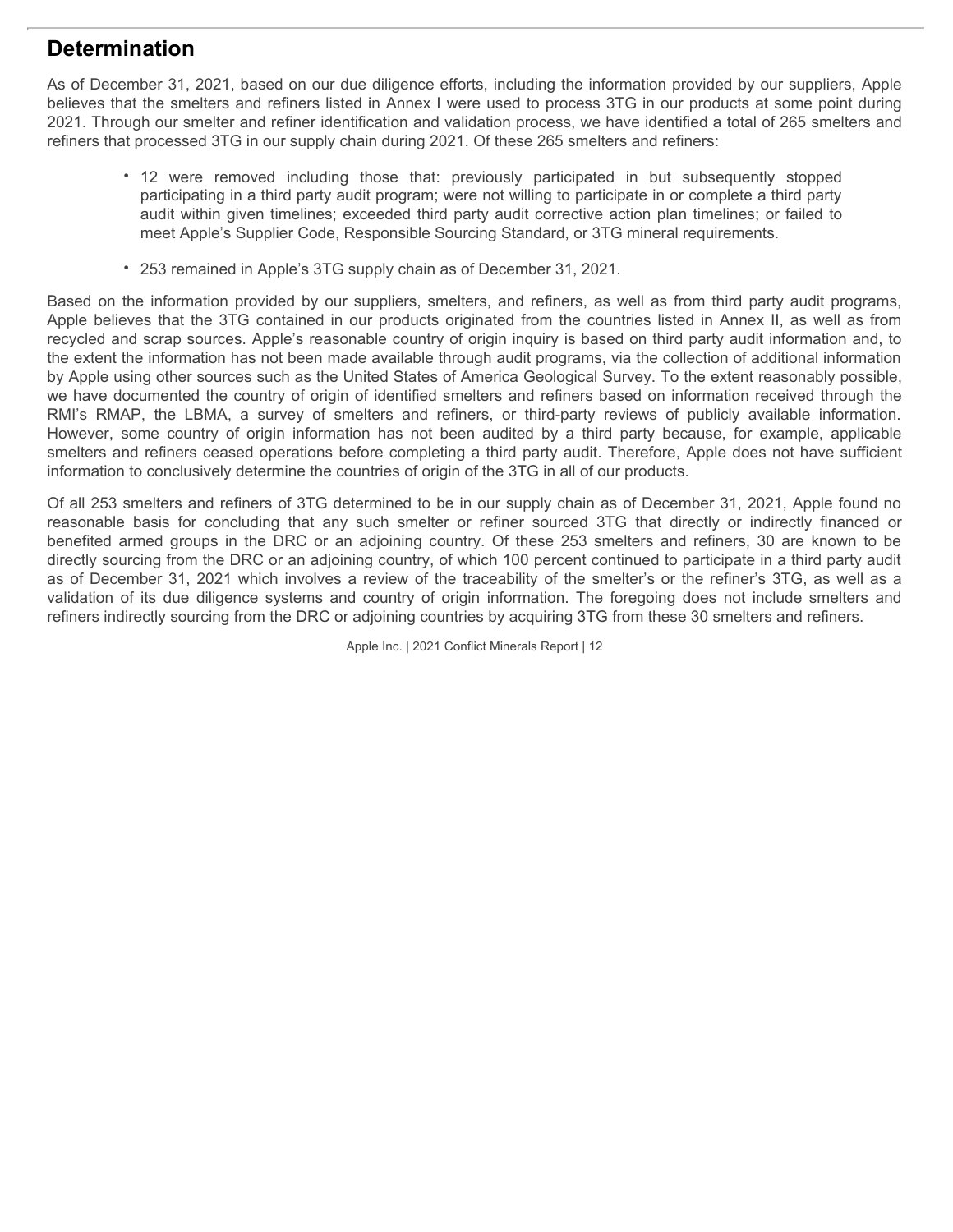## **About This Report**

This report has been prepared pursuant to Rule 13p-1 under the Securities Exchange Act of 1934, as amended, for the reporting period from January 1 to December 31, 2021. Information contained on the websites referenced in this report is not part of, or incorporated by reference into, this filing. Information presented in this report is based on calendar years.

Apple believes it constitutes a "downstream" company in that Apple or its suppliers purchase cassiterite, columbite-tantalite materials after processing by smelters or refiners. In addition, Apple does not directly purchase or procure primary sourced minerals from mine sites.

**About This Report**<br>This report has been prepared pursuant to Rule 13p-1 under the Securities Exchange Act of 1934, as amended, for the<br>reporting period from January 1 to December 31, 2021. Information contained on the web This report relates to the process undertaken in accordance with OECD Due Diligence Guidance for Apple products that were manufactured, or contracted to be manufactured, during 2021 and that contain 3TG. These product categories are **About This Report**<br>This report has been prepared pursuant to Rule 13p-1 under the Securities Exchange Act of 1934, as amended, for the<br>reporting period form January 1 to Decembe 31, 2021. Information constanted on the web Card<sup>®</sup>, and all Apple accessories. Third-party products that Apple retails but that it does not manufacture or contract to manufacture are outside the scope of this report.

The smelters and refiners identified in this report include those producing inputs for service or spare parts contracted for manufacturing in 2021 for use in connection with the subsequent service of previously-sold products, including products **About This Report**<br>This report has been prepared pursuant to Rule 13p-1 under the Securities Exchange Act of 1934, as amended, for the<br>reporting period from January 1 to December 31, 2021, Information presented in this re refiners of gold where such 3TG are included in end-of-life service parts for products that Apple no longer manufactures or contracts to manufacture.

This report's use of the terms "smelters" and "refiners" refers to the facilities processing primary 3TG to retail purity. Apple suppliers have in some cases reported smelters and refiners that Apple believes are not operational or may have been **About This Report**<br>This report has been prepared pursuant to Rule 13p-1 under the Securities Exchange Act of 1934, as amended, for the<br>reporting period from January 1 to December 31, 2021. Information contained on the web refiners and to work with suppliers throughout its supply chain to revalidate, improve, and refine their reported information, taking into account supply chain fluctuations and other changes in status or scope and relationships over time. "Identified" **About This Report**<br>This report has been prepared pursuant to Rule 13p-1 under the Securities Exchange Act of 1334, as amended, for the<br>reporting period from Jamaxy 1 to December 31, 2021. Information continers on the near operational, were operational at some point during the applicable year, or, while inoperative, capable of re-engagement **About This Report**<br>This moot has been prepared pursuant to Rule 13p-1 under the Securities Exchange Act of 1934, as amended, for the<br>respecting pend form Jamuary 1 to Desember 31, 2021; Information contained on the websit determine to treat a third party as an identified smelter or refiner notwithstanding a reclassification of such third party or a change in its status. As part of its reasonable country of origin inquiry, Apple has determined that certain suppliers are **ADOUT TITS Keep To the terms at the some some some solution of a method in this respect some some solution of the some solution of the some some 3T. 2013. Information certains controllate that is respect to the some some** secondary materials (i.e., scrap or recycled materials) are excluded from the scope of this report. reporting mend transmitting = in 2021, hithereness are the vesticles are the results are the complisions are the states are the states are the states are the states are the states are the states in constitute and reliable Apple be the treat of trace in the controller and the conformity in the Apple of trace pliers process costs in the conformite tand the conformities in the conformities in the conformities in the conformities in the conform Crist are of the term the sink assessments. As a result, Apple continue is the landing incomparisation in the Crist and the materials after processing by smelles or references in original process with original process in t

independent third-party conflict minerals audit programs confirming their 3TG sourcing practices. Such programs may also Responsible Gold Program. Throughout this report, the audits by these programs are included in references to "third party audit" programs.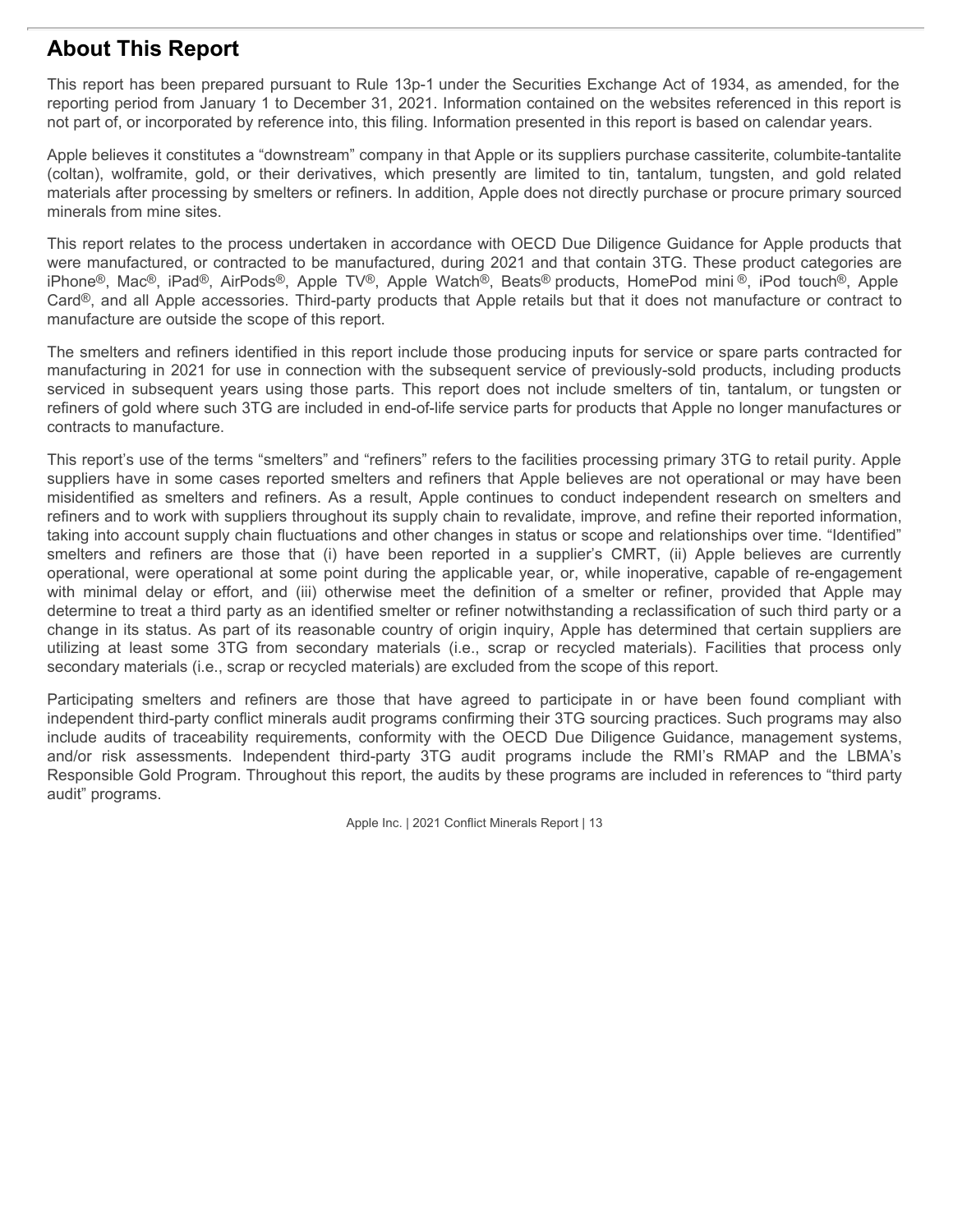# **ANNEX I: Smelter and Refiner List**

List of identified smelters and refiners of 3TG reported in Apple's supply chain as of December 31, 2021.

| <b>Conflict</b><br><b>Mineral</b> | Name of Smelter or Refiner                                    | <b>Location of</b><br><b>Smelter or Refiner</b> |
|-----------------------------------|---------------------------------------------------------------|-------------------------------------------------|
| Tungsten                          | A.L.M.T. Corp.*                                               | Japan                                           |
| Tungsten                          | <b>ACL Metais Eireli</b>                                      | <b>Brazil</b>                                   |
| Tungsten                          | Asia Tungsten Products Vietnam Ltd.                           | Vietnam                                         |
| Tungsten                          | Chenzhou Diamond Tungsten Products Co., Ltd.                  | China mainland                                  |
| Tungsten                          | China Molybdenum Tungsten Co., Ltd.                           | China mainland                                  |
| Tungsten                          | Chongyi Zhangyuan Tungsten Co., Ltd.                          | China mainland                                  |
| Tungsten                          | <b>Cronimet Brasil Ltda</b>                                   | <b>Brazil</b>                                   |
| Tungsten                          | Fujian Ganmin RareMetal Co., Ltd.                             | China mainland                                  |
| Tungsten                          | Ganzhou Haichuang Tungsten Co., Ltd.                          | China mainland                                  |
| Tungsten                          | Ganzhou Huaxing Tungsten Products Co., Ltd.                   | China mainland                                  |
| Tungsten                          | Ganzhou Jiangwu Ferrotungsten Co., Ltd.*                      | China mainland                                  |
| Tungsten                          | Ganzhou Seadragon W & Mo Co., Ltd.                            | China mainland                                  |
| Tungsten                          | Global Tungsten & Powders Corp.*                              | <b>United States</b>                            |
| Tungsten                          | Guangdong Xianglu Tungsten Co., Ltd.                          | China mainland                                  |
| Tungsten                          | H.C. Starck Tungsten GmbH*                                    | Germany                                         |
| Tungsten                          | Hunan Chenzhou Mining Co., Ltd.                               | China mainland                                  |
| Tungsten                          | Hunan Chuangda Vanadium Tungsten Co., Ltd. Wuji**             | China mainland                                  |
| Tungsten                          | Hunan Chunchang Nonferrous Metals Co., Ltd.                   | China mainland                                  |
| Tungsten                          | Hydrometallurg, JSC*                                          | <b>Russian Federation</b>                       |
| Tungsten                          | Japan New Metals Co., Ltd.*                                   | Japan                                           |
| Tungsten                          | Jiangwu H.C. Starck Tungsten Products Co., Ltd.               | China mainland                                  |
| Tungsten                          | Jiangxi Gan Bei Tungsten Co., Ltd.                            | China mainland                                  |
| Tungsten                          | Jiangxi Tonggu Non-ferrous Metallurgical & Chemical Co., Ltd. | China mainland                                  |
| Tungsten                          | Jiangxi Xinsheng Tungsten Industry Co., Ltd.                  | China mainland                                  |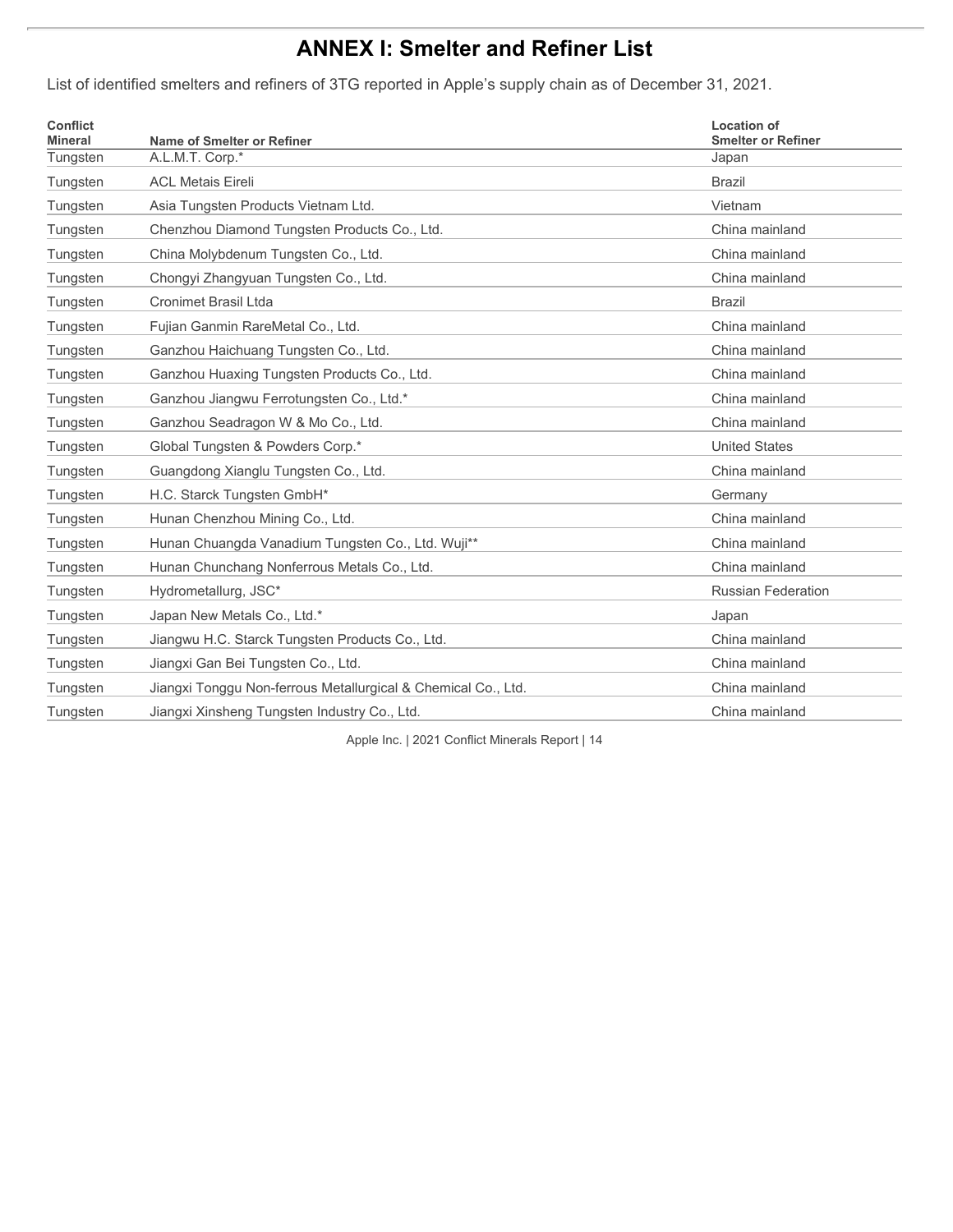| <b>Conflict</b><br>Mineral | Name of Smelter or Refiner                                  | <b>Location of</b><br><b>Smelter or Refiner</b> |
|----------------------------|-------------------------------------------------------------|-------------------------------------------------|
| Tungsten                   | Jiangxi Yaosheng Tungsten Co., Ltd.                         | China mainland                                  |
| Tungsten                   | Jingmen Dewei GEM Tungsten Resources Recycling Co., Ltd.    | China mainland                                  |
| Tungsten                   | JSC "Kirovgrad Hard Alloys Plant" **                        | <b>Russian Federation</b>                       |
| Tungsten                   | Kennametal Fallon*                                          | <b>United States</b>                            |
| Tungsten                   | Kennametal Huntsville*                                      | <b>United States</b>                            |
| Tungsten                   | KGETS Co., Ltd.*                                            | South Korea                                     |
| Tungsten                   | Lianyou Metals Co., Ltd.*                                   | Taiwan                                          |
| Tungsten                   | Malipo Haiyu Tungsten Co., Ltd.                             | China mainland                                  |
| Tungsten                   | Masan High-Tech Materials*                                  | Vietnam                                         |
| Tungsten                   | Moliren Ltd.                                                | <b>Russian Federation</b>                       |
| Tungsten                   | Niagara Refining LLC*                                       | <b>United States</b>                            |
| Tungsten                   | Philippine Chuangxin Industrial Co., Inc.*                  | Philippines                                     |
| Tungsten                   | TANIOBIS Smelting GmbH & Co. KG*                            | Germany                                         |
| Tungsten                   | Unecha Refractory Metals Plant*                             | <b>Russian Federation</b>                       |
| Tungsten                   | Wolfram Bergbau und Hütten AG*                              | Austria                                         |
| Tungsten                   | Woltech Korea Co., Ltd.                                     | South Korea                                     |
| Tungsten                   | Xiamen Tungsten (H.C.) Co., Ltd.*                           | China mainland                                  |
| Tungsten                   | Xiamen Tungsten Co., Ltd.*                                  | China mainland                                  |
| Tungsten                   | Xinfeng Huarui Tungsten & Molybdenum New Material Co., Ltd. | China mainland                                  |
| Tin                        | Alpha*                                                      | <b>United States</b>                            |
| Tin                        | Chenzhou Yunxiang Mining and Metallurgy Co., Ltd.*          | China mainland                                  |
| Tin                        | Chifeng Dajingzi Tin Industry Co., Ltd.*                    | China mainland                                  |
| Tin                        | China Tin Group Co., Ltd.*                                  | China mainland                                  |
| Tin                        | CV Venus Inti Perkasa                                       | Indonesia                                       |
| Tin                        | Dowa*                                                       | Japan                                           |
| Tin                        | EM Vinto***                                                 | Bolivia (Plurinational State of)                |
| Tin                        | Estanho de Rondonia S.A.                                    | <b>Brazil</b>                                   |
| Tin                        | Fenix Metals*                                               | Poland                                          |
| Tin                        | Gejiu Kai Meng Industry and Trade LLC                       | China mainland                                  |
| Tin                        | Gejiu Non-Ferrous Metal Processing Co., Ltd.                | China mainland                                  |
| Tin                        | Gejiu Yunxin Nonferrous Electrolysis Co., Ltd.*             | China mainland                                  |
| Tin                        | Gejiu Zili Mining And Metallurgy Co., Ltd.                  | China mainland                                  |
| Tin                        | Guangdong Hanhe Non-Ferrous Metal Co., Ltd.*                | China mainland                                  |
| Tin                        | HuiChang Hill Tin Industry Co., Ltd.                        | China mainland                                  |
| Tin                        | Huichang Jinshunda Tin Co., Ltd.**                          | China mainland                                  |
| Tin                        | Jiangxi New Nanshan Technology Ltd.*                        | China mainland                                  |
| Tin                        | Luna Smelter, Ltd.                                          | Rwanda                                          |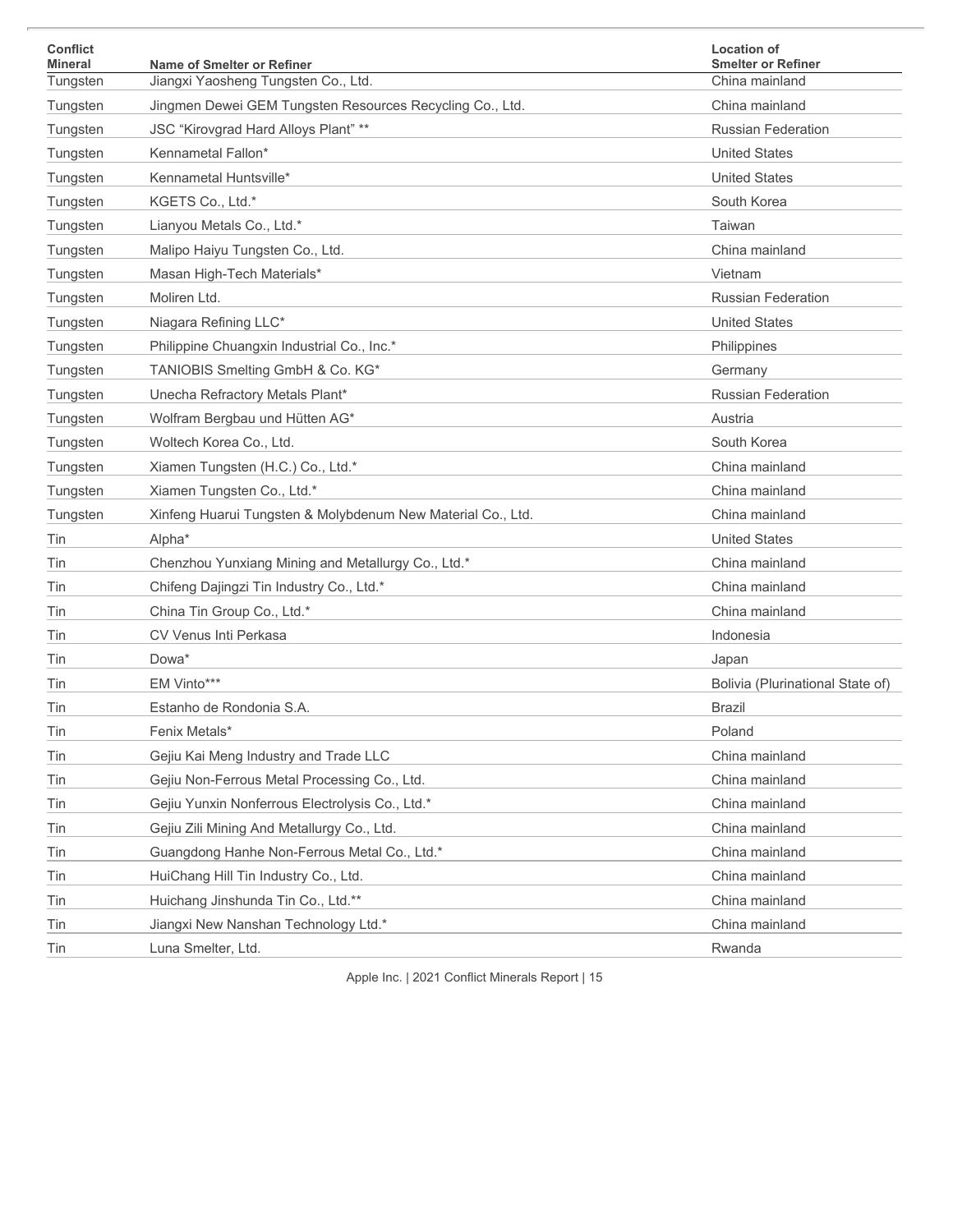| <b>Conflict</b><br><b>Mineral</b> | Name of Smelter or Refiner                  | <b>Location of</b><br><b>Smelter or Refiner</b> |
|-----------------------------------|---------------------------------------------|-------------------------------------------------|
| Tin                               | Ma'anshan Weitai Tin Co., Ltd.*             | China mainland                                  |
| Tin                               | Magnu's Minerais Metais e Ligas Ltda.*      | <b>Brazil</b>                                   |
| Tin                               | Malaysia Smelting Corporation (MSC)*        | Malaysia                                        |
| Tin                               | Melt Metais e Ligas S.A.                    | <b>Brazil</b>                                   |
| Tin                               | Metallic Resources, Inc.*                   | <b>United States</b>                            |
| Tin                               | Metallo Belgium N.V.*                       | Belgium                                         |
| Tin                               | Metallo Spain S.L.U.*                       | Spain                                           |
| Tin                               | Mineração Taboca S.A.                       | <b>Brazil</b>                                   |
| Tin                               | Minsur                                      | Peru                                            |
| Tin                               | Mitsubishi Materials Corporation*           | Japan                                           |
| Tin                               | O.M. Manufacturing (Thailand) Co., Ltd.*    | Thailand                                        |
| Tin                               | O.M. Manufacturing Philippines, Inc.*       | Philippines                                     |
| Tin                               | Operaciones Metalurgicas S.A.               | Bolivia (Plurinational State of)                |
| Tin                               | PT Artha Cipta Langgeng                     | Indonesia                                       |
| Tin                               | PT ATD Makmur Mandiri Jaya                  | Indonesia                                       |
| Tin                               | PT Babel Inti Perkasa                       | Indonesia                                       |
| Tin                               | PT Babel Surya Alam Lestari                 | Indonesia                                       |
| Tin                               | PT Bangka Serumpun                          | Indonesia                                       |
| Tin                               | PT Bukit Timah                              | Indonesia                                       |
| Tin                               | PT Menara Cipta Mulia                       | Indonesia                                       |
| Tin                               | PT Mitra Stania Prima                       | Indonesia                                       |
| Tin                               | PT Mitra Sukses Globalindo                  | Indonesia                                       |
| Tin                               | PT Prima Timah Utama                        | Indonesia                                       |
| Tin                               | PT Rajawali Rimba Perkasa                   | Indonesia                                       |
| Tin                               | PT Rajehan Ariq                             | Indonesia                                       |
| Tin                               | PT Refined Bangka Tin                       | Indonesia                                       |
| Tin                               | PT Sariwiguna Binasentosa                   | Indonesia                                       |
| Tin                               | PT Stanindo Inti Perkasa                    | Indonesia                                       |
| Tin                               | PT Sukses Inti Makmur                       | Indonesia                                       |
| Tin                               | PT Timah Nusantara                          | Indonesia                                       |
| Tin                               | PT Timah Tbk Kundur                         | Indonesia                                       |
| Tin                               | PT Timah Tbk Mentok                         | Indonesia                                       |
| Tin                               | PT Tinindo Inter Nusa                       | Indonesia                                       |
| Tin                               | Resind Indústria e Comércio Ltda.           | <b>Brazil</b>                                   |
| Tin                               | Rui Da Hung*                                | Taiwan                                          |
| Tin                               | Soft Metais Ltda.*                          | <b>Brazil</b>                                   |
| Tin                               | Super Ligas                                 | <b>Brazil</b>                                   |
| Tin                               | Thai Nguyen Mining and Metallurgy Co., Ltd. | Vietnam                                         |
| Tin                               | Thaisarco*                                  | Thailand                                        |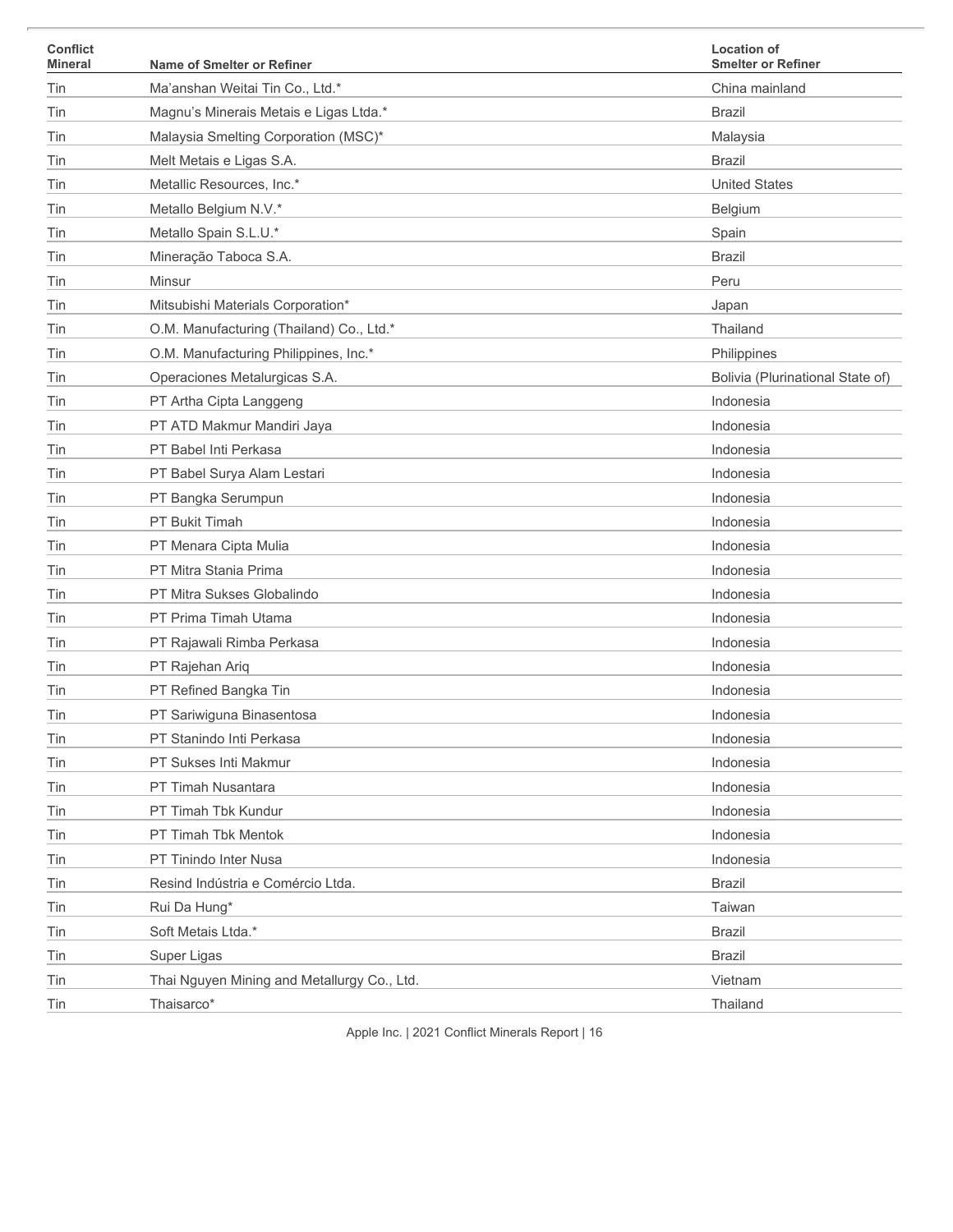| <b>Conflict</b><br><b>Mineral</b> | Name of Smelter or Refiner                        | <b>Location of</b><br><b>Smelter or Refiner</b> |
|-----------------------------------|---------------------------------------------------|-------------------------------------------------|
| Tin                               | Tin Smelting Branch of Yunnan Tin Co., Ltd.       | China mainland                                  |
| Tin                               | Tin Technology & Refining*                        | <b>United States</b>                            |
| Tin                               | White Solder Metalurgia e Mineração Ltda.         | <b>Brazil</b>                                   |
| Tin                               | Yunnan Chengfeng Non-ferrous Metals Co., Ltd.     | China mainland                                  |
| Tin                               | Yunnan Yunfan Non-ferrous Metals Co., Ltd.**      | China mainland                                  |
| Tantalum                          | <b>AMG Brasil</b>                                 | <b>Brazil</b>                                   |
| Tantalum                          | Asaka Riken Co., Ltd.*                            | Japan                                           |
| Tantalum                          | Changsha South Tantalum Niobium Co., Ltd.*        | China mainland                                  |
| Tantalum                          | D Block Metals, LLC*                              | <b>United States</b>                            |
| Tantalum                          | Exotech Inc.*                                     | <b>United States</b>                            |
| Tantalum                          | <b>F&amp;X Electro-Materials Ltd.</b>             | China mainland                                  |
| Tantalum                          | FIR Metals & Resource Ltd.*                       | China mainland                                  |
| Tantalum                          | Global Advanced Metals Aizu                       | Japan                                           |
| Tantalum                          | Global Advanced Metals Boyertown*                 | <b>United States</b>                            |
| Tantalum                          | Guangdong Rising Rare Metals-EO Materials Ltd.    | China mainland                                  |
| Tantalum                          | H.C. Starck Hermsdorf GmbH*                       | Germany                                         |
| Tantalum                          | H.C. Starck Inc.*                                 | <b>United States</b>                            |
| Tantalum                          | Hengyang King Xing Lifeng New Materials Co., Ltd. | China mainland                                  |
| Tantalum                          | Jiangxi Dinghai Tantalum & Niobium Co., Ltd.      | China mainland                                  |
| Tantalum                          | Jiangxi Tuohong New Raw Material                  | China mainland                                  |
| Tantalum                          | JiuJiang JinXin Nonferrous Metals Co., Ltd.       | China mainland                                  |
| Tantalum                          | Jiujiang Tanbre Co., Ltd.*                        | China mainland                                  |
| Tantalum                          | Jiujiang Zhongao Tantalum & Niobium Co., Ltd.     | China mainland                                  |
| Tantalum                          | KEMET de Mexico*                                  | Mexico                                          |
| Tantalum                          | Meta Materials*                                   | North Macedonia                                 |
| Tantalum                          | Metallurgical Products India Pvt., Ltd.*          | India                                           |
| Tantalum                          | Mineração Taboca S.A.                             | <b>Brazil</b>                                   |
| Tantalum                          | Mitsui Mining and Smelting Co., Ltd.*             | Japan                                           |
| Tantalum                          | Ningxia Orient Tantalum Industry Co., Ltd.        | China mainland                                  |
| Tantalum                          | NPM Silmet AS*                                    | Estonia                                         |
| Tantalum                          | QuantumClean*                                     | <b>United States</b>                            |
| Tantalum                          | Resind Indústria e Comércio Ltda.                 | <b>Brazil</b>                                   |
| Tantalum                          | Solikamsk Magnesium Works OAO                     | Russian Federation                              |
| Tantalum                          | Taki Chemical Co., Ltd.*                          | Japan                                           |
| Tantalum                          | TANIOBIS Co., Ltd.                                | Thailand                                        |
| Tantalum                          | TANIOBIS GmbH*                                    | Germany                                         |
| Tantalum                          | TANIOBIS Japan Co., Ltd.*                         | Japan                                           |
| Tantalum                          | TANIOBIS Smelting GmbH & Co. KG*                  | Germany                                         |
| Tantalum                          | Telex Metals*                                     | <b>United States</b>                            |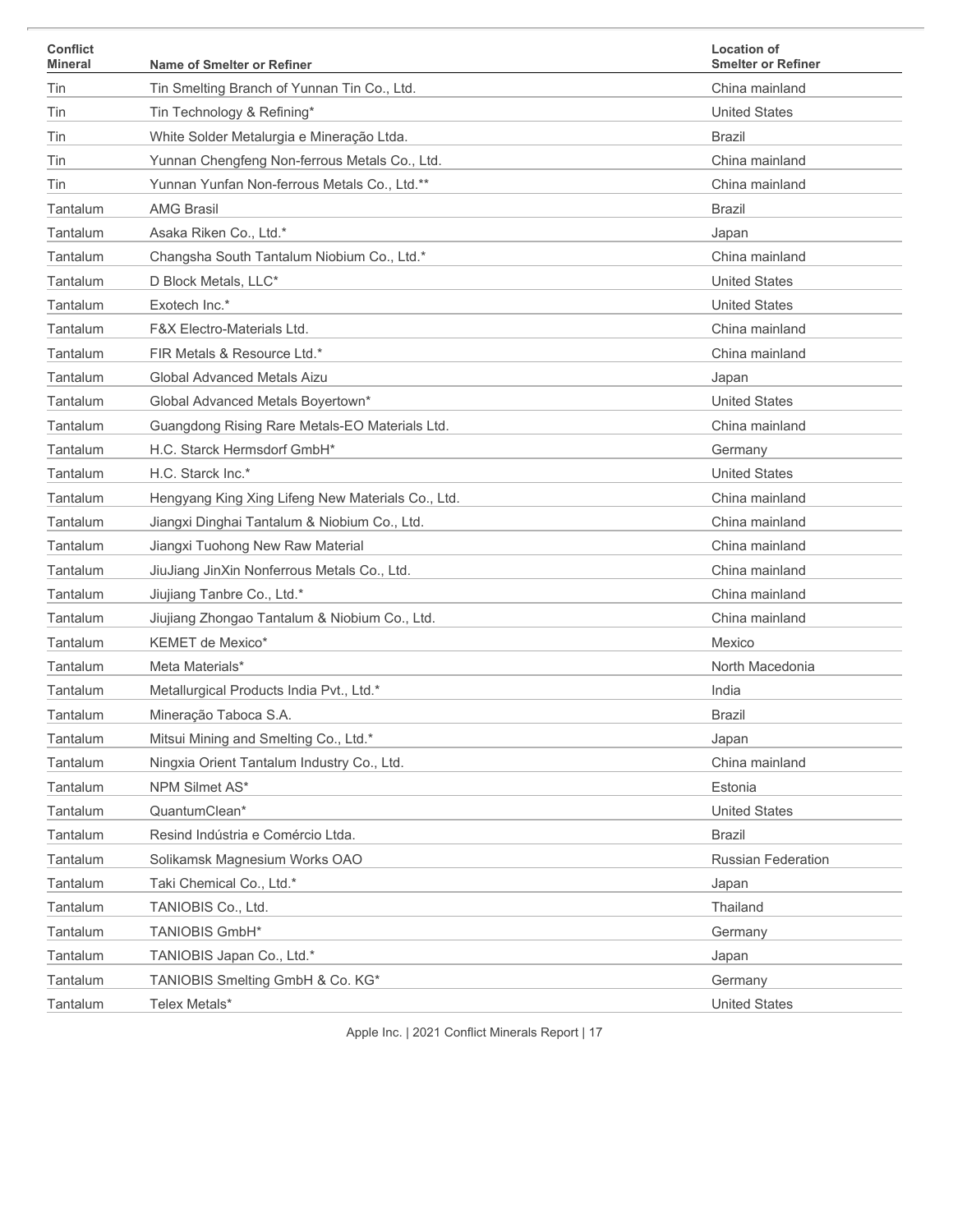| <b>Conflict</b><br><b>Mineral</b> | Name of Smelter or Refiner                                       | <b>Location of</b><br><b>Smelter or Refiner</b> |
|-----------------------------------|------------------------------------------------------------------|-------------------------------------------------|
| Tantalum                          | Ulba Metallurgical Plant JSC*                                    | Kazakhstan                                      |
| Tantalum                          | XIMEI RESOURCES (GUANGDONG) LIMITED                              | China mainland                                  |
| Tantalum                          | XinXing Haorong Electronic Material Co., Ltd.*                   | China mainland                                  |
| Tantalum                          | Yanling Jincheng Tantalum & Niobium Co., Ltd.                    | China mainland                                  |
| Gold                              | 8853 S.p.A.***                                                   | Italy                                           |
| Gold                              | Advanced Chemical Company*                                       | <b>United States</b>                            |
| Gold                              | Aida Chemical Industries Co., Ltd.*                              | Japan                                           |
| Gold                              | Al Etihad Gold Refinery DMCC*                                    | <b>United Arab Emirates</b>                     |
| Gold                              | Allgemeine Gold-und Silberscheideanstalt A.G.                    | Germany                                         |
| Gold                              | Almalyk Mining and Metallurgical Complex (AMMC)                  | Uzbekistan                                      |
| Gold                              | AngloGold Ashanti Córrego do Sítio Mineração                     | <b>Brazil</b>                                   |
| Gold                              | Argor-Heraeus S.A.                                               | Switzerland                                     |
| Gold                              | Asahi Pretec Corp.                                               | Japan                                           |
| Gold                              | Asahi Refining Canada Ltd.                                       | Canada                                          |
| Gold                              | Asahi Refining USA Inc.                                          | <b>United States</b>                            |
| Gold                              | Asaka Riken Co., Ltd.*                                           | Japan                                           |
| Gold                              | Augmont Enterprises Private Limited                              | India                                           |
| Gold                              | Aurubis AG                                                       | Germany                                         |
| Gold                              | Bangalore Refinery*                                              | India                                           |
| Gold                              | Bangko Sentral ng Pilipinas (Central Bank of the Philippines)*** | Philippines                                     |
| Gold                              | <b>Boliden AB</b>                                                | Sweden                                          |
| Gold                              | C. Hafner GmbH + Co. KG                                          | Germany                                         |
| Gold                              | CCR Refinery - Glencore Canada Corporation                       | Canada                                          |
| Gold                              | Cendres + Métaux S.A.***                                         | Switzerland                                     |
| Gold                              | Chimet S.p.A.                                                    | Italy                                           |
| Gold                              | Chugai Mining*                                                   | Japan                                           |
| Gold                              | Daye Non-Ferrous Metals Mining Ltd.                              | China mainland                                  |
| Gold                              | DODUCO Contacts and Refining GmbH*                               | Germany                                         |
| Gold                              | Dowa*                                                            | Japan                                           |
| Gold                              | DSC (Do Sung Corporation)*                                       | South Korea                                     |
| Gold                              | Eco-System Recycling Co., Ltd. East Plant*                       | Japan                                           |
| Gold                              | Eco-System Recycling Co., Ltd. North Plant*                      | Japan                                           |
| Gold                              | Eco-System Recycling Co., Ltd. West Plant*                       | Japan                                           |
| Gold                              | Emirates Gold DMCC*                                              | <b>United Arab Emirates</b>                     |
| Gold                              | Geib Refining Corporation*                                       | <b>United States</b>                            |
| Gold                              | Gold Refinery of Zijin Mining Group Co., Ltd.                    | China mainland                                  |
| Gold                              | Great Wall Precious Metals Co., Ltd. Of CBPM                     | China mainland                                  |
| Gold                              | Heimerle + Meule GmbH                                            | Germany                                         |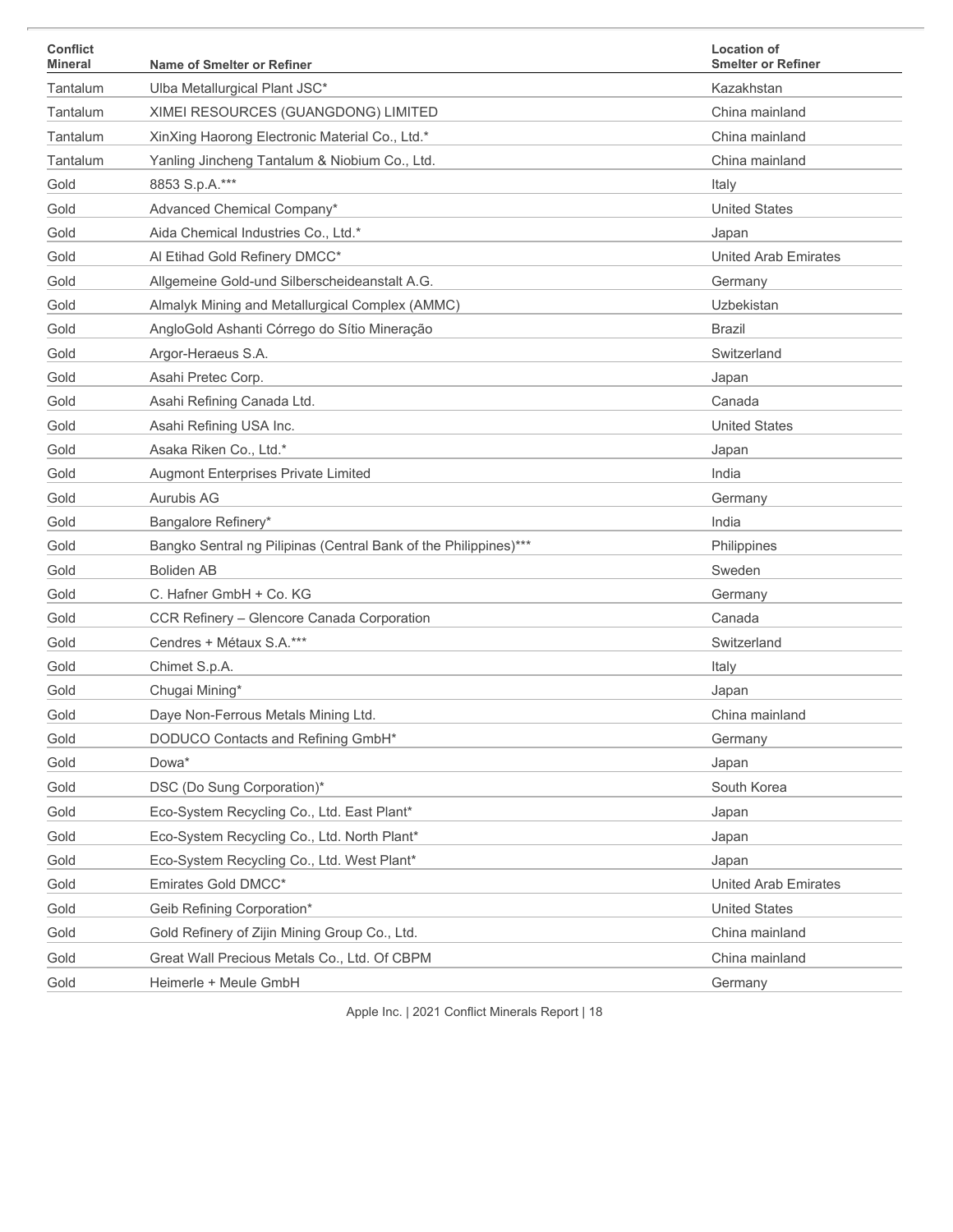| <b>Conflict</b><br><b>Mineral</b> | Name of Smelter or Refiner                                      | <b>Location of</b><br><b>Smelter or Refiner</b> |
|-----------------------------------|-----------------------------------------------------------------|-------------------------------------------------|
| Gold                              | Heraeus Germany GmbH Co. KG*                                    | Germany                                         |
| Gold                              | Heraeus Metals Hong Kong Ltd.                                   | China mainland                                  |
| Gold                              | Inner Mongolia Qiankun Gold and Silver Refinery Share Co., Ltd. | China mainland                                  |
| Gold                              | Ishifuku Metal Industry Co., Ltd.                               | Japan                                           |
| Gold                              | <b>Istanbul Gold Refinery</b>                                   | Turkey                                          |
| Gold                              | Italpreziosi                                                    | Italy                                           |
| Gold                              | Japan Mint                                                      | Japan                                           |
| Gold                              | Jiangxi Copper Co., Ltd.                                        | China mainland                                  |
| Gold                              | <b>JSC Novosibirsk Refinery</b>                                 | <b>Russian Federation</b>                       |
| Gold                              | <b>JSC UralElectromed</b>                                       | <b>Russian Federation</b>                       |
| Gold                              | JX Nippon Mining & Metals Co., Ltd.                             | Japan                                           |
| Gold                              | Kazzinc                                                         | Kazakhstan                                      |
| Gold                              | Kennecott Utah Copper LLC                                       | <b>United States</b>                            |
| Gold                              | KGHM Polska Miedz Spólka Akcyjna                                | Poland                                          |
| Gold                              | Kojima Chemicals Co., Ltd.*                                     | Japan                                           |
| Gold                              | Korea Zinc Co., Ltd.                                            | South Korea                                     |
| Gold                              | L'Orfebre S.A.*                                                 | Andorra                                         |
| Gold                              | LS-NIKKO Copper Inc.                                            | South Korea                                     |
| Gold                              | LT Metal Ltd.*                                                  | South Korea                                     |
| Gold                              | Marsam Metals*                                                  | <b>Brazil</b>                                   |
| Gold                              | Materion*                                                       | <b>United States</b>                            |
| Gold                              | Matsuda Sangyo Co., Ltd.                                        | Japan                                           |
| Gold                              | Metal Concentrators SA (Pty) Ltd.***                            | South Africa                                    |
| Gold                              | Metalor Technologies (Hong Kong) Ltd.                           | China mainland                                  |
| Gold                              | Metalor Technologies (Singapore) Pte., Ltd.                     | Singapore                                       |
| Gold                              | Metalor Technologies (Suzhou) Ltd.                              | China mainland                                  |
| Gold                              | Metalor Technologies S.A.                                       | Switzerland                                     |
| Gold                              | Metalor USA Refining Corporation                                | <b>United States</b>                            |
| Gold                              | Metalúrgica Met-Mex Peñoles S.A. de C.V.                        | Mexico                                          |
| Gold                              | Mitsubishi Materials Corporation                                | Japan                                           |
| Gold                              | Mitsui Mining and Smelting Co., Ltd.                            | Japan                                           |
| Gold                              | MMTC-PAMP India Pvt., Ltd.                                      | India                                           |
| Gold                              | Moscow Special Alloys Processing Plant                          | Russian Federation                              |
| Gold                              | Nadir Metal Rafineri San. Ve Tic. A.S.                          | Turkey                                          |
| Gold                              | Navoi Mining and Metallurgical Combinat                         | Uzbekistan                                      |
| Gold                              | NH Recytech Company*                                            | South Korea                                     |
| Gold                              | Nihon Material Co., Ltd.                                        | Japan                                           |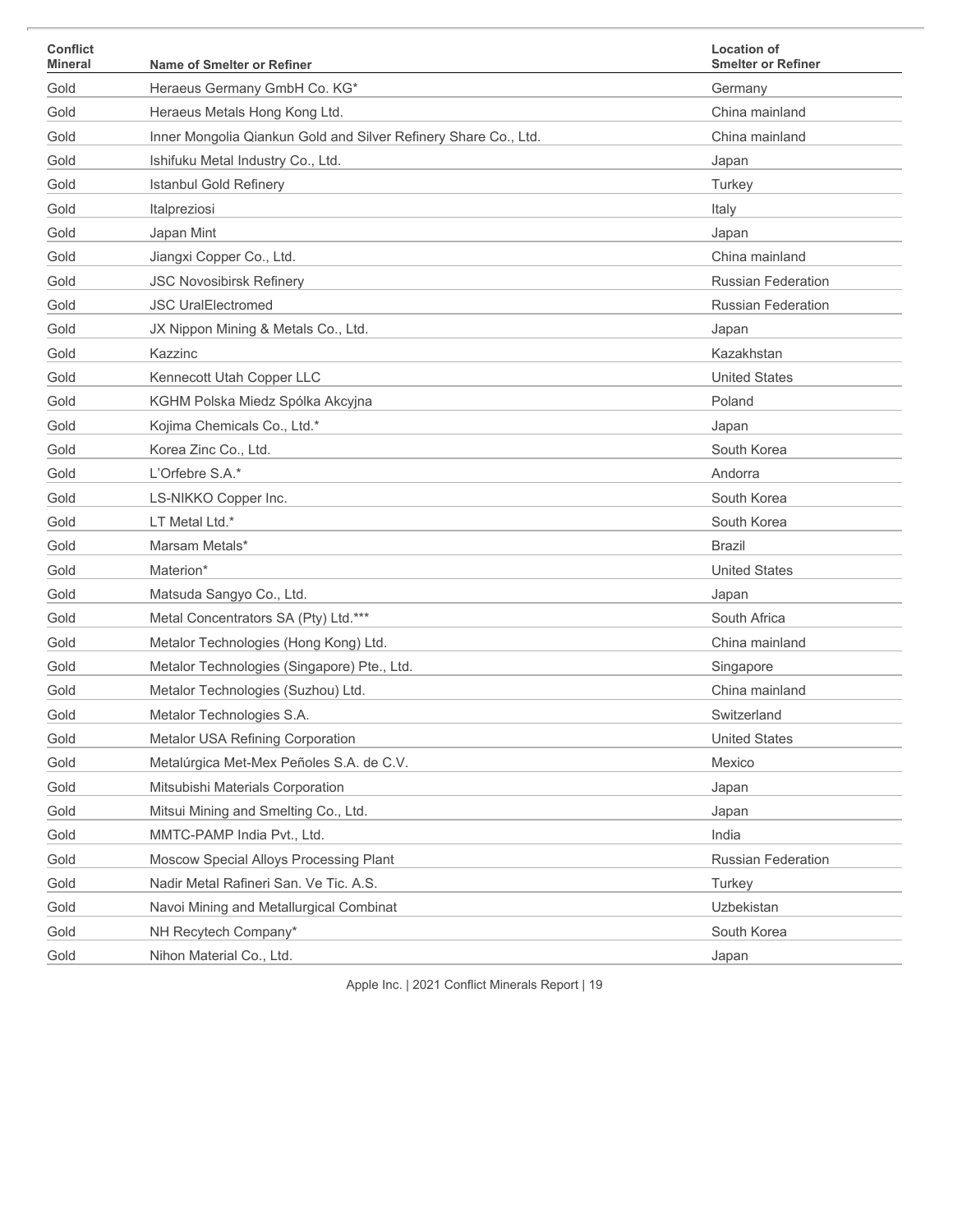| <b>Conflict</b><br><b>Mineral</b> | Name of Smelter or Refiner                                                  | <b>Location of</b><br><b>Smelter or Refiner</b> |
|-----------------------------------|-----------------------------------------------------------------------------|-------------------------------------------------|
| Gold                              | Ögussa Österreichische Gold- und Silber-Scheideanstalt GmbH***              | Austria                                         |
| Gold                              | Ohura Precious Metal Industry Co., Ltd.*                                    | Japan                                           |
| Gold                              | OJSC "The Gulidov Krasnoyarsk Non-Ferrous Metals Plant" (OJSC Krastsvetmet) | Russian Federation                              |
| Gold                              | PAMP S.A.                                                                   | Switzerland                                     |
| Gold                              | Planta Recuperadora de Metales SpA                                          | Chile                                           |
| Gold                              | Prioksky Plant of Non-Ferrous Metals                                        | Russian Federation                              |
| Gold                              | PT Aneka Tambang (Persero) Tbk                                              | Indonesia                                       |
| Gold                              | PX Précinox S.A.                                                            | Switzerland                                     |
| Gold                              | Rand Refinery (Pty) Ltd.                                                    | South Africa                                    |
| Gold                              | Remondis PMR B.V.*                                                          | Netherlands                                     |
| Gold                              | Royal Canadian Mint                                                         | Canada                                          |
| Gold                              | SAAMP***                                                                    | France                                          |
| Gold                              | Safimet S.p.A***                                                            | Italy                                           |
| Gold                              | SAFINA A.S.*                                                                | Czechia                                         |
| Gold                              | Samduck Precious Metals*                                                    | South Korea                                     |
| Gold                              | SAXONIA Edelmetalle GmbH*                                                   | Germany                                         |
| Gold                              | SEMPSA Joyería Platería S.A.                                                | Spain                                           |
| Gold                              | Shandong Gold Smelting Co., Ltd.                                            | China mainland                                  |
| Gold                              | Shandong Zhaojin Gold & Silver Refinery Co., Ltd.                           | China mainland                                  |
| Gold                              | Sichuan Tianze Precious Metals Co., Ltd.                                    | China mainland                                  |
| Gold                              | Singway Technology Co., Ltd.*                                               | Taiwan                                          |
| Gold                              | SOE Shyolkovsky Factory of Secondary Precious Metals                        | <b>Russian Federation</b>                       |
| Gold                              | Solar Applied Materials Technology Corp.                                    | Taiwan                                          |
| Gold                              | Sumitomo Metal Mining Co., Ltd.                                             | Japan                                           |
| Gold                              | SungEel HiMetal Co., Ltd.*                                                  | South Korea                                     |
| Gold                              | T.C.A S.p.A                                                                 | Italy                                           |
| Gold                              | Tanaka Kikinzoku Kogyo K.K.                                                 | Japan                                           |
| Gold                              | Tokuriki Honten Co., Ltd.                                                   | Japan                                           |
| Gold                              | TOO Tau-Ken-Altyn                                                           | Kazakhstan                                      |
| Gold                              | Torecom*                                                                    | South Korea                                     |
| Gold                              | Umicore Precious Metals Thailand***                                         | Thailand                                        |
| Gold                              | Umicore S.A. Business Unit Precious Metals Refining                         | Belgium                                         |
| Gold                              | United Precious Metal Refining, Inc.*                                       | <b>United States</b>                            |
| Gold                              | Valcambi S.A.                                                               | Switzerland                                     |
| Gold                              | Western Australian Mint (T/a The Perth Mint)                                | Australia                                       |
| Gold                              | Wieland Edelmetalle GmbH***                                                 | Germany                                         |
| Gold                              | Yamakin Co., Ltd.*                                                          | Japan                                           |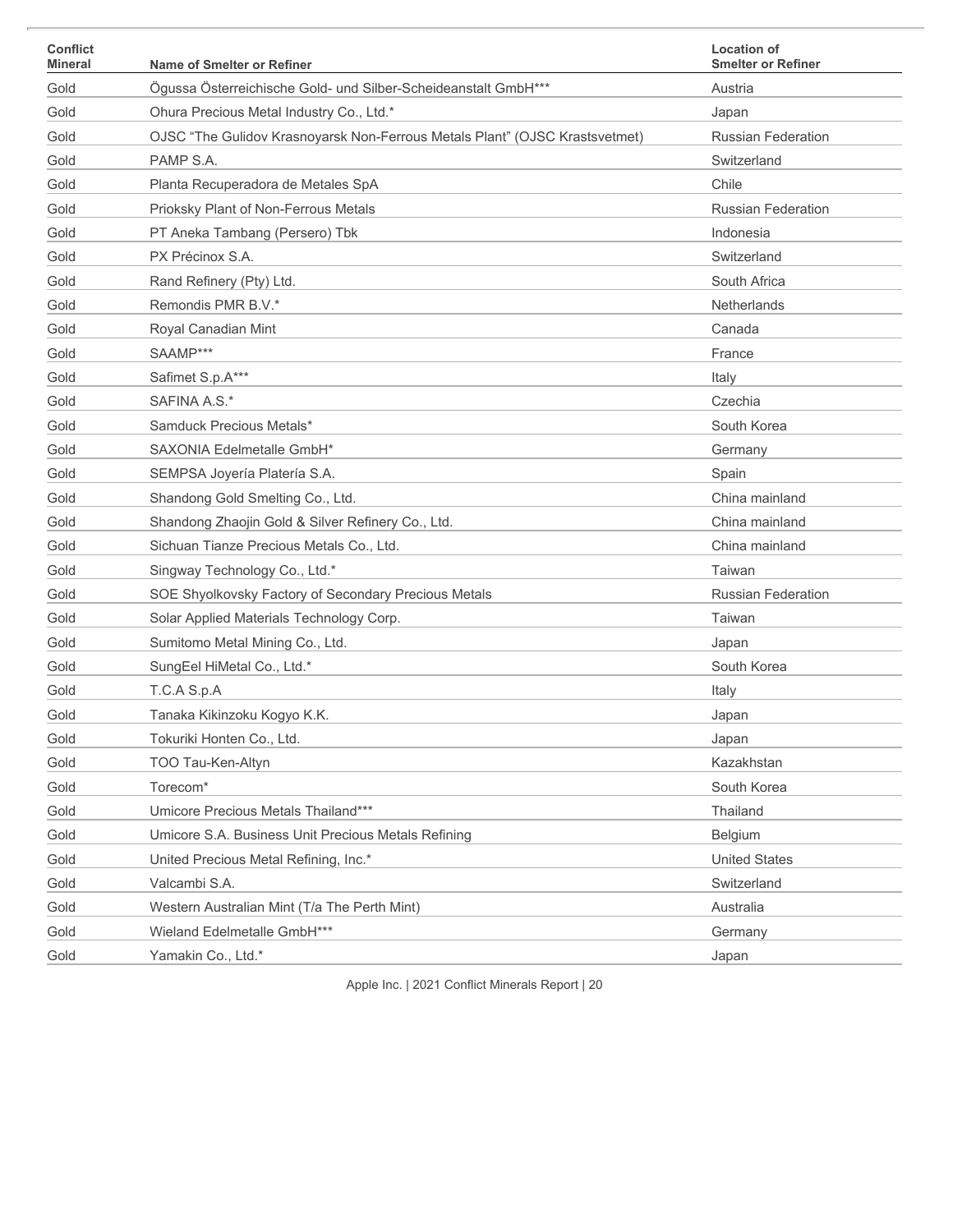| <b>Conflict</b><br>Mineral |         | Name of Smelter or Refiner                                                                   | <b>Location of</b><br><b>Smelter or Refiner</b> |
|----------------------------|---------|----------------------------------------------------------------------------------------------|-------------------------------------------------|
| Gold                       |         | Yokohama Metal Co., Ltd.*                                                                    | Japan                                           |
| Gold                       |         | Zhongyuan Gold Smelter of Zhongjin Gold Corporation                                          | China mainland                                  |
|                            |         | The smelter/refiner is believed to process at least some 3TG from recycled or scrap sources. |                                                 |
|                            | ملك ملك |                                                                                              |                                                 |

\*\* The smelter/refiner has changed its compliance or operational status since December 31, 2021.

\*\*\* The smelter/refiner continues to be in the process of removal as of the filing of this report and/or is no longer approved to be in Apple's supply chain.